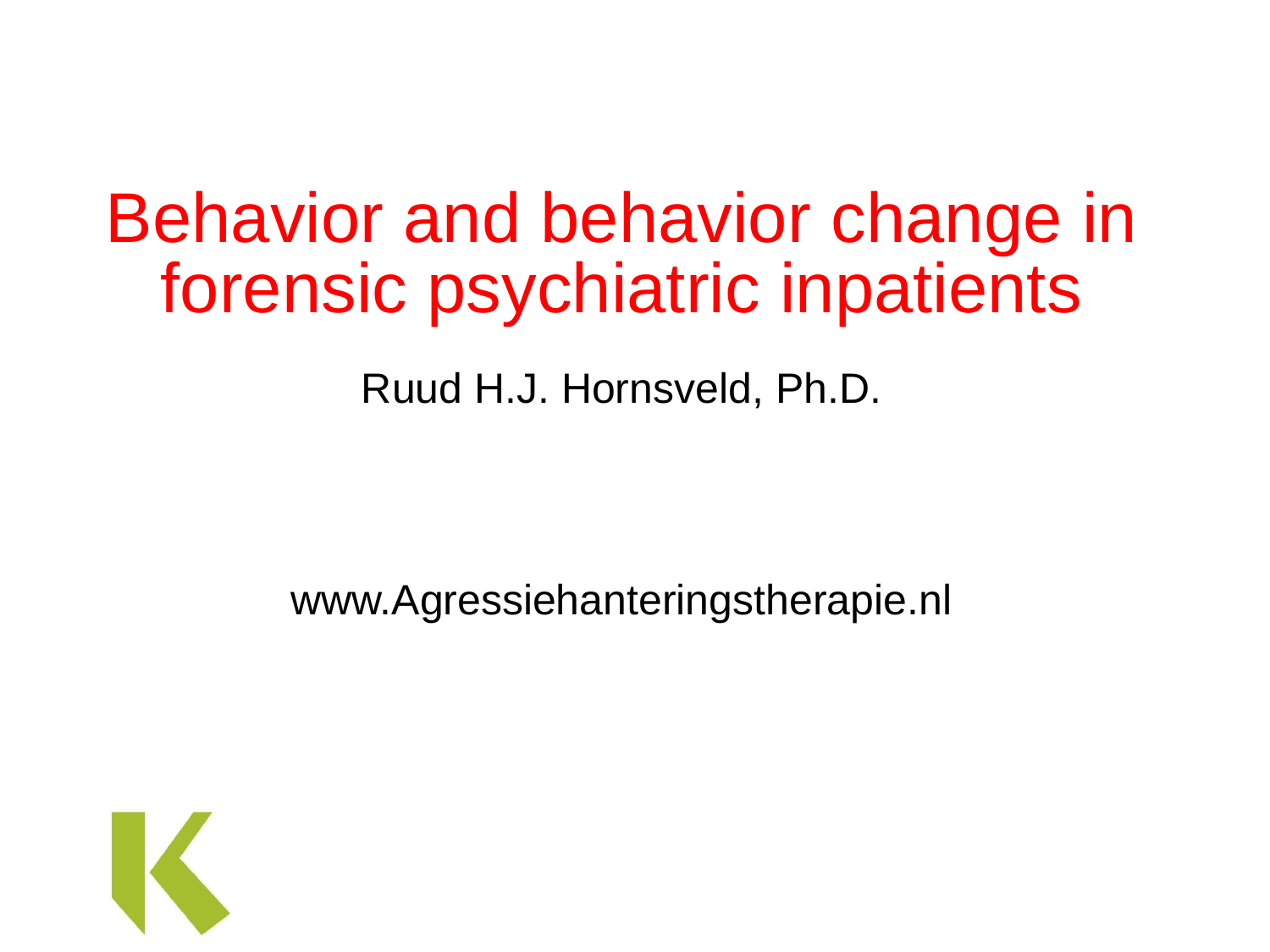# **Contents**

- Introduction
- Study 1: Method
	- Results
	- Conclusion
- Study 2: Method
	- Results
	- Conclusion
- General conclusion and discussion

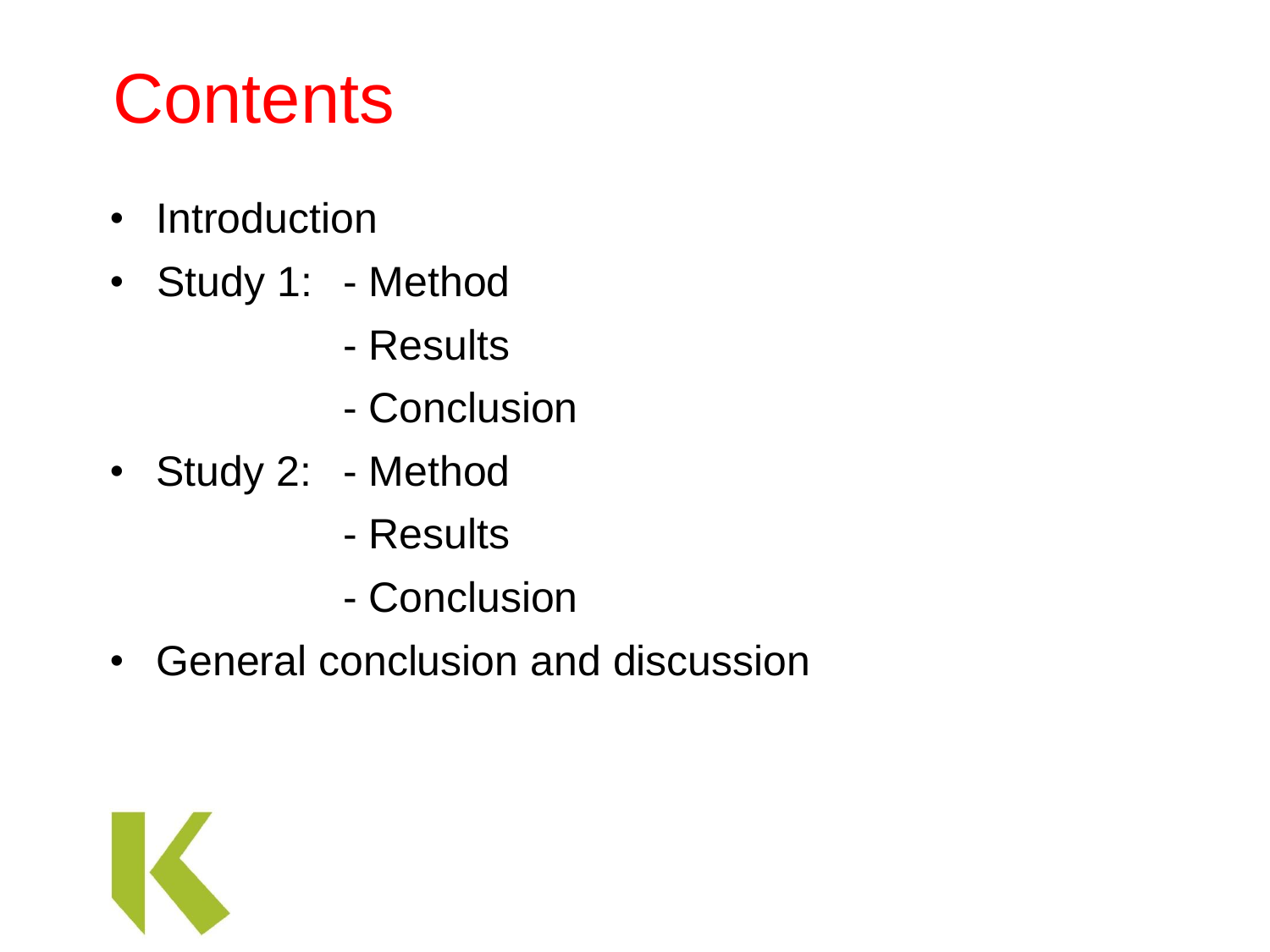# Study 1: Self-reported behavior

- There are only a few studies on the comparison of scores on self-report questionnaires about hostility, anger, and aggression in different populations known for their violent behavior.
- Consequently, norms for self-report questionnaires about these behaviors in forensic psychiatric inpatients, outpatients, and "normal" men are lacking.

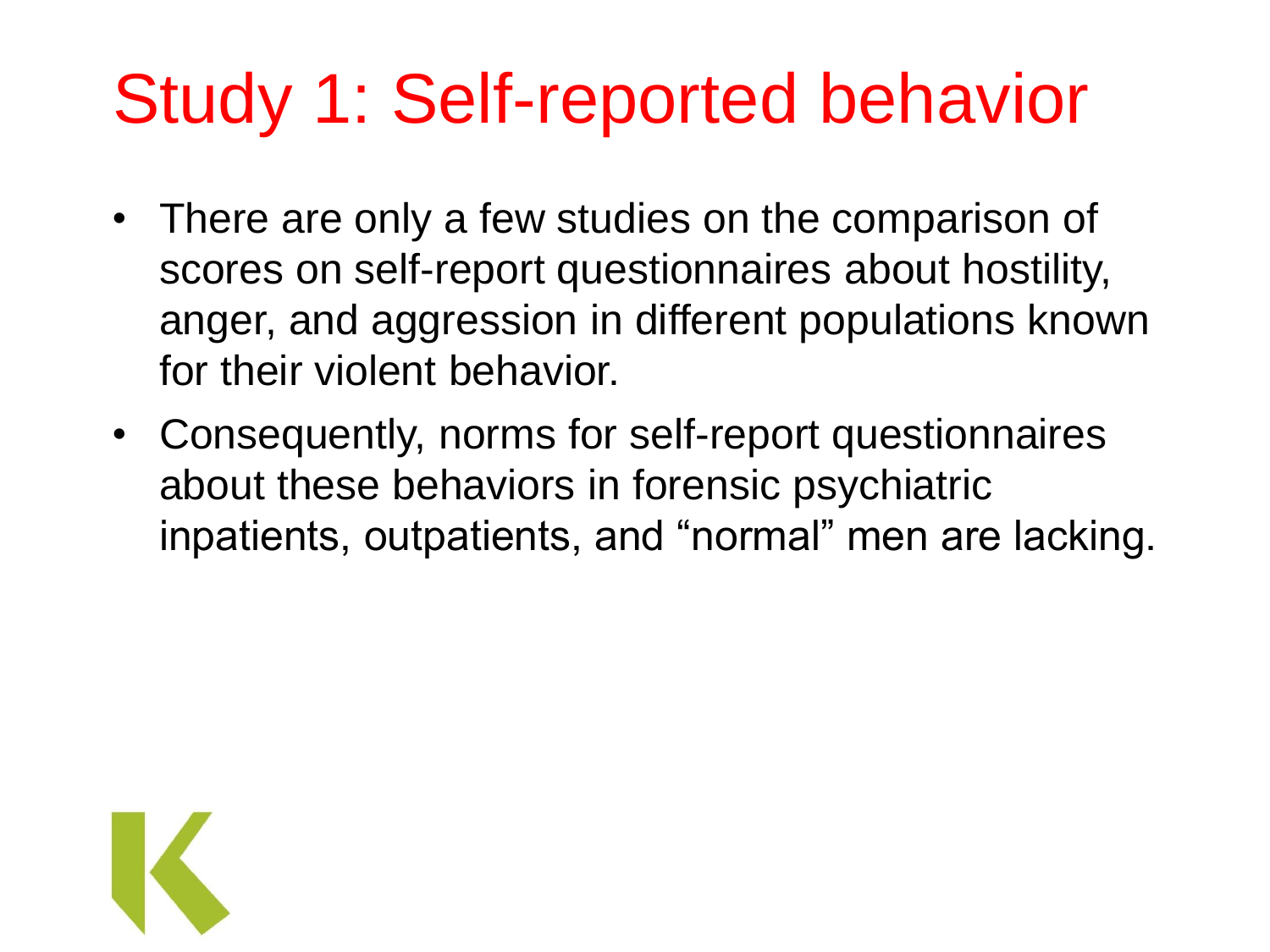## **Participants**

|               | Forensic psychiatric patients |                 |             |                 | <b>Students</b> |                 |              |                 |
|---------------|-------------------------------|-----------------|-------------|-----------------|-----------------|-----------------|--------------|-----------------|
|               | Inpatients                    |                 | Outpatients |                 | Females         |                 | <b>Males</b> |                 |
|               | $\bm N$                       | Age             | $\bm{N}$    | Age             | $\bm{N}$        | Age             | $\bm{N}$     | Age             |
| AQ-SF         | 138                           | 33.55<br>(7.65) | 206         | 22.50<br>(8.86) |                 |                 | 160          | 17.35<br>(1.08) |
| <b>NAS-PI</b> | 142                           | 33.16<br>(7.65) | 194         | 22.79<br>(8.93) | 160             | 18.36<br>(1.78) | 160          | 17.35<br>(1.08) |
| <b>BVAQ</b>   | 110                           | 33.45<br>7.30)  | 139         | 23.73<br>(9.42) |                 |                 | 160          | 17.35<br>(1.08) |

AQ-SF = Aggression Questionnaire-Short-Form, NAS-PI = Novaco Anger Scale-Provocation Inventory, BVAQ = Bermond-Vorst Alexithymia Questionnaire

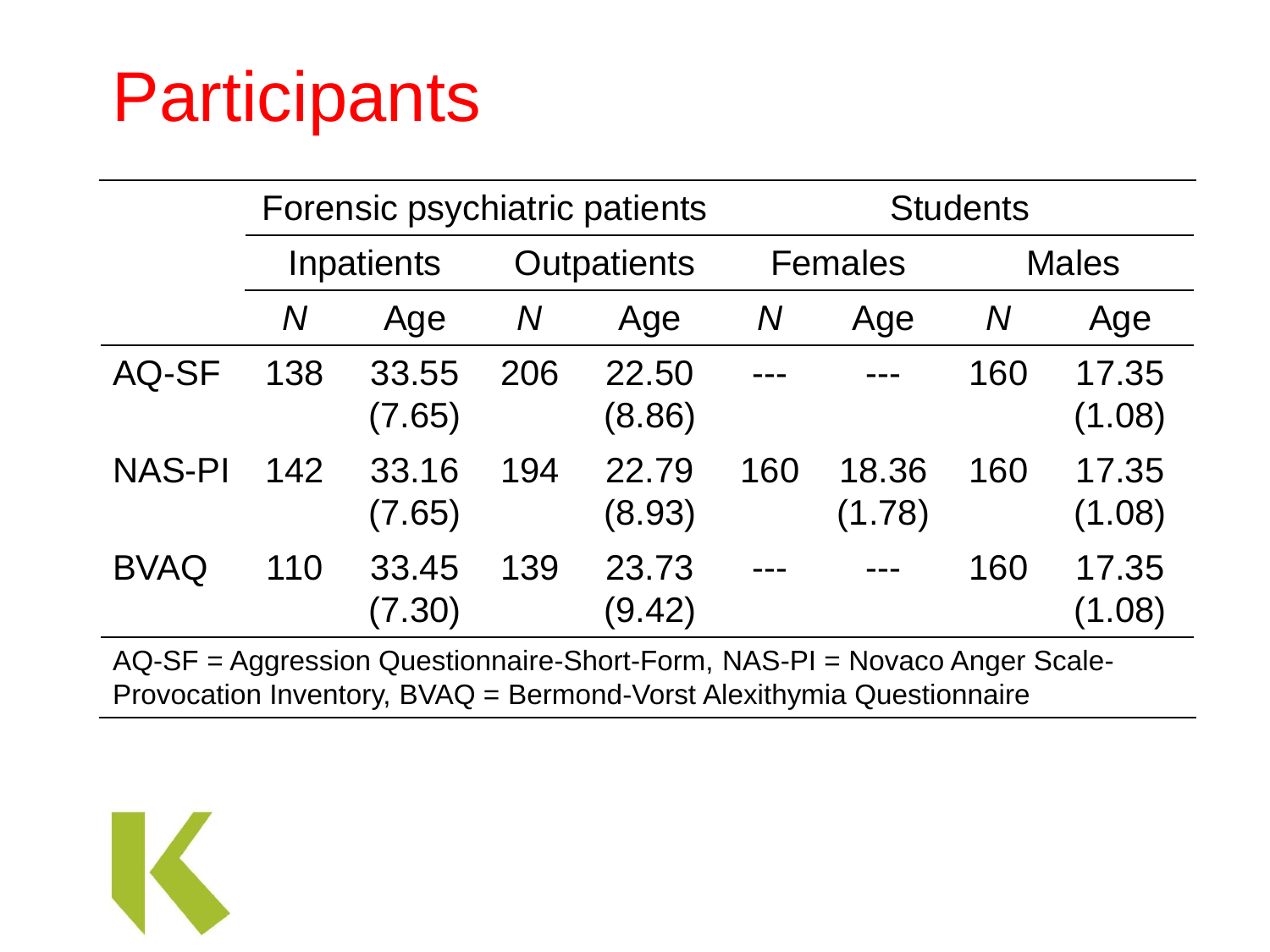# **Inpatients**

- Inpatients were detained under hospital order for a serious violent offense (e.g., murder, manslaughter, aggravated assault, or forcible rape), which is punishable with a minimum of four years.
- Rulings are based on the evaluations of a psychiatrist and/or psychologist at a special assessment center of the Ministry of Justice.
- The Ministry of Justice makes a distinction between patients with a personality disorder and patients with a chronic psychotic disorder as main diagnosis.

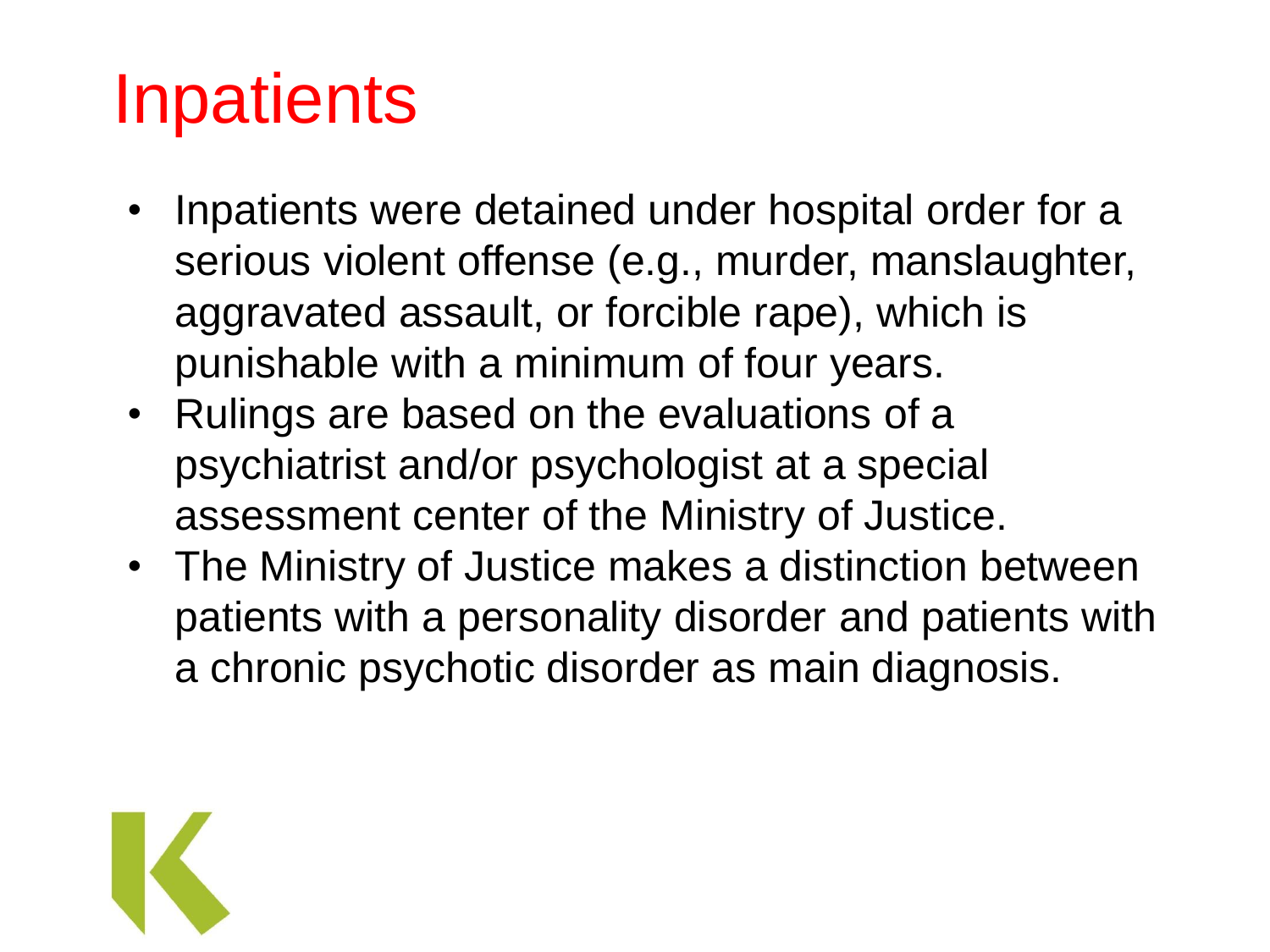## Outpatients and students

- Outpatients were referred to a forensic psychiatric outpatient clinic in Rotterdam as part of their sentence for violent offenses (e.g., assault, robbery with violence, or serious threats with violence).
- 160 male and 160 female students followed secondary vocational education in Rotterdam. In the Netherlands, secondary professional education is followed after elementary school and concerns education at the lowest level for trades such as carpenter, housepainter, electrician, administrative assistant, or hairdresser.

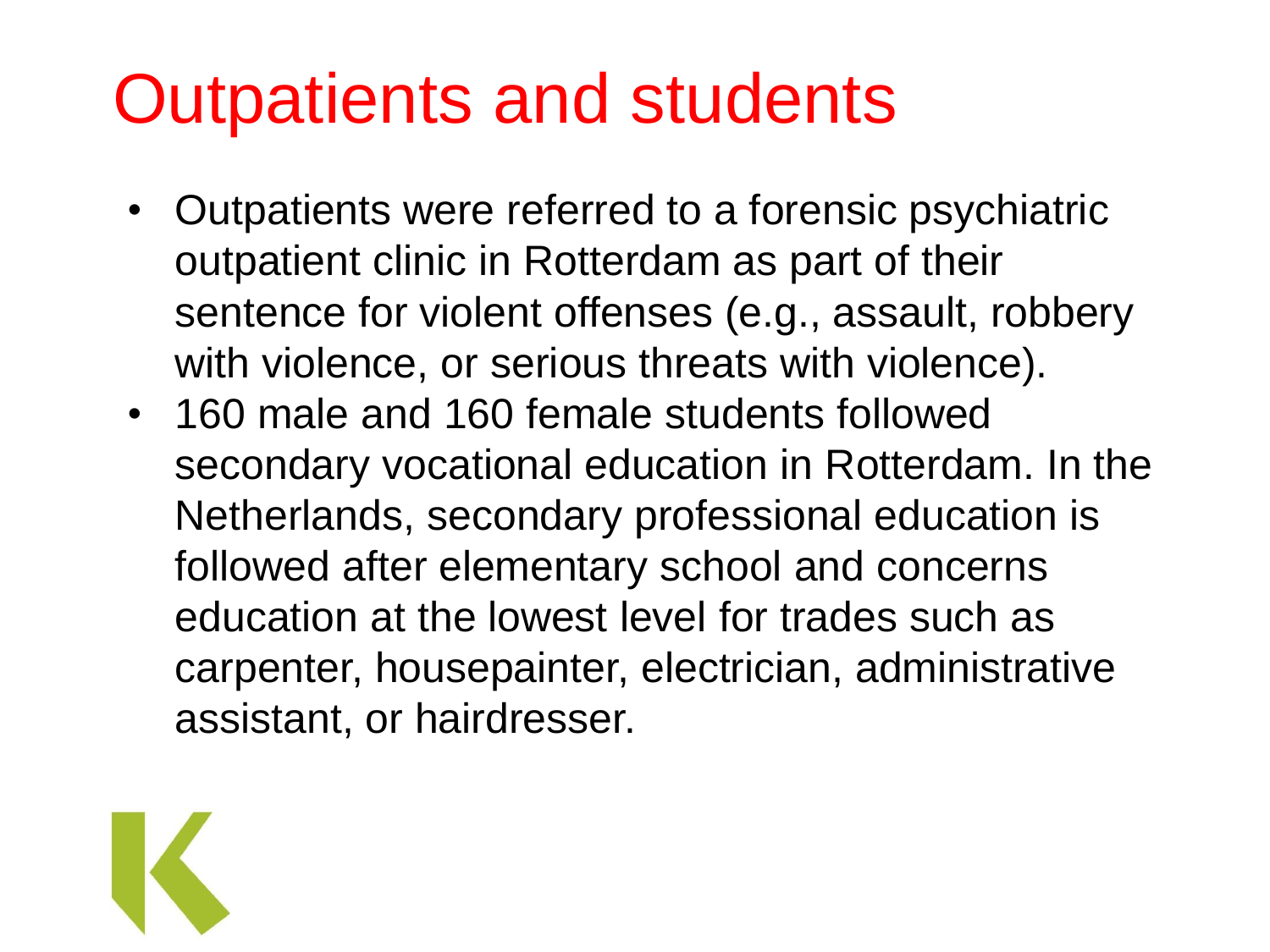## DSM-IV classifications

- The primary diagnosis of the inpatients was a cluster B personality disorder on axis II or a (chronic) psychotic disorder on axis I in combination with an antisocial personality disorder on axis II. The chronic psychiatric condition of the psychotic patients had been stabilized to the extent that their antisocial personality disorder was most prominent.
- The outpatients had a conduct disorder as primary diagnosis on axis I, or, if they were 18 years or older, a main diagnosis of antisocial personality disorder on axis II.

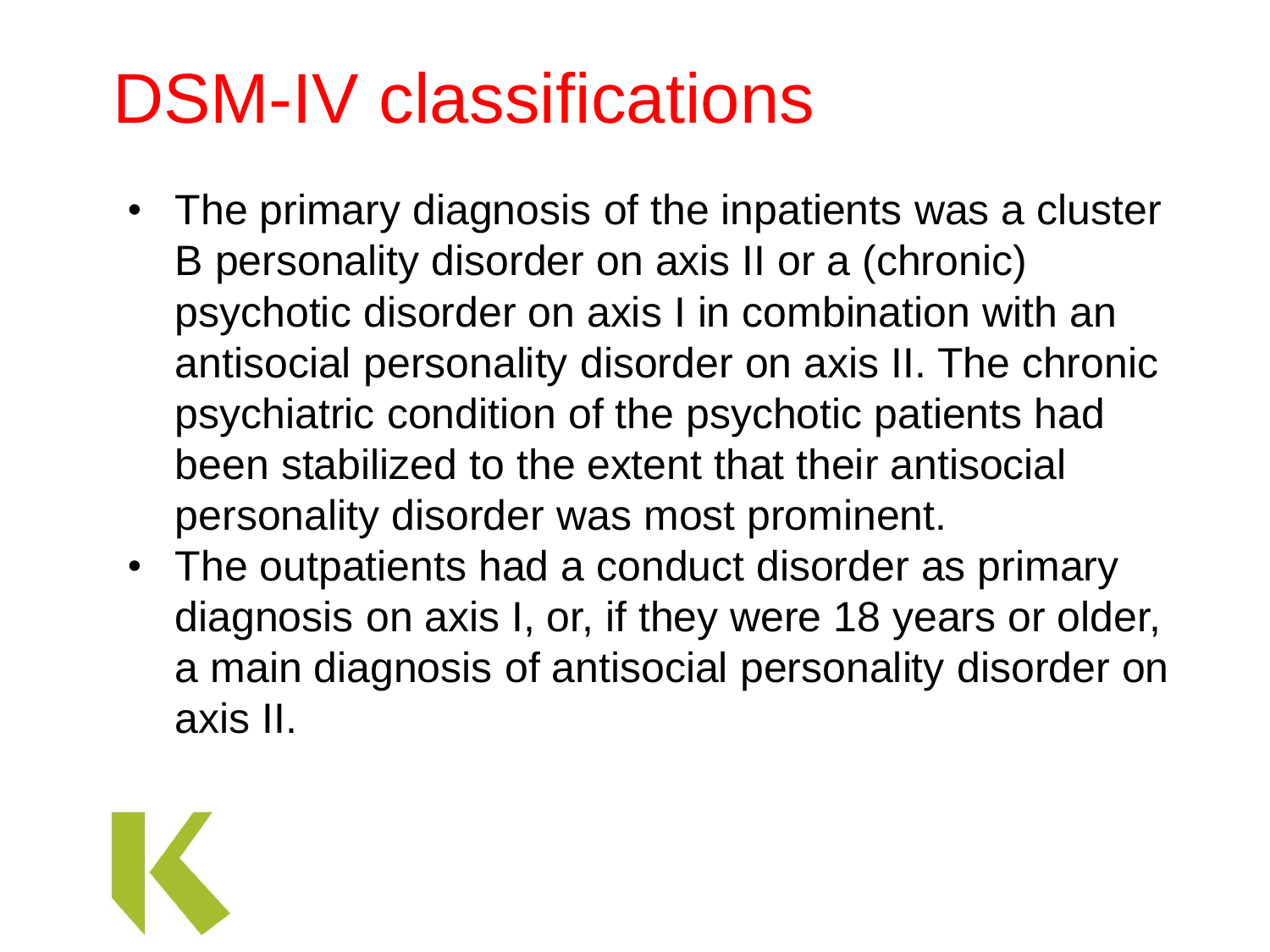## **Measures**

- Aggression Questionnaire-Short Form (AQ-SF; Bryant & Smith, 2001; Hornsveld, Muris, Kraaimaat, & Meesters, 2009);
- Novaco Anger Scale-Provocation Inventory (NAS-PI; Novaco, 1994; Hornsveld, Muris, & Kraaimaat, 2011);
- Bermond-Vorst Alexithymia Questionnaire (BVAQ; Vorst & Bermond, 2001; Hornsveld, & Kraaimaat, in press).

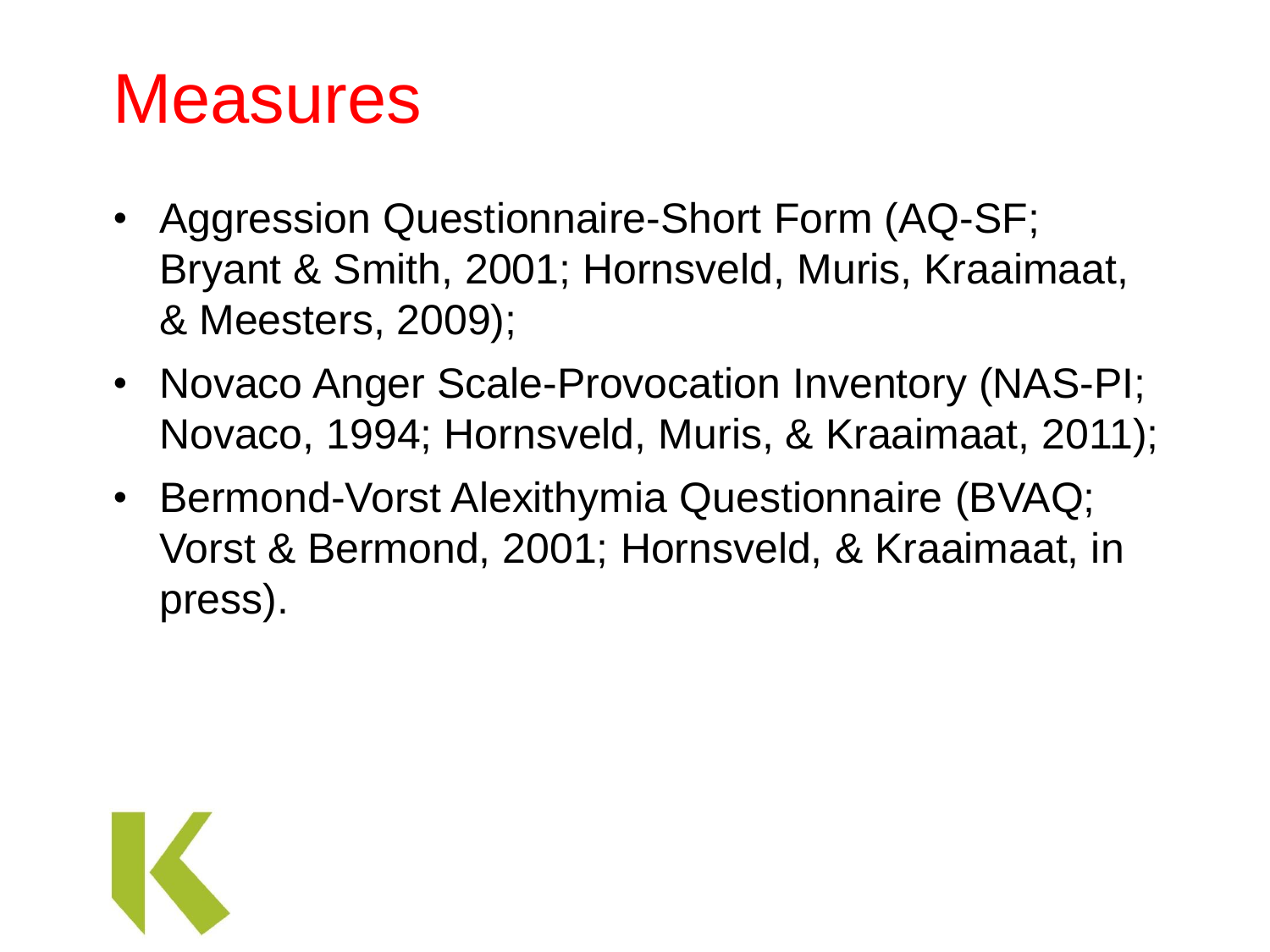### Procedures

- Data from the in- and outpatients were obtained during an evaluation trial of the Aggression Control Therapy (Hornsveld, Nijman, & Kraaimaat, 2008). Questionnaires were administered individually to the patients prior to the group therapy. When all items of the questionnaires were completed, patients received a fee of  $\epsilon$  5 in return for their participation.
- The secondary vocational students completed the questionnaires in their classrooms at school. After a check on missing scores, students received a fee of  $\epsilon$  10 in return for their participation.

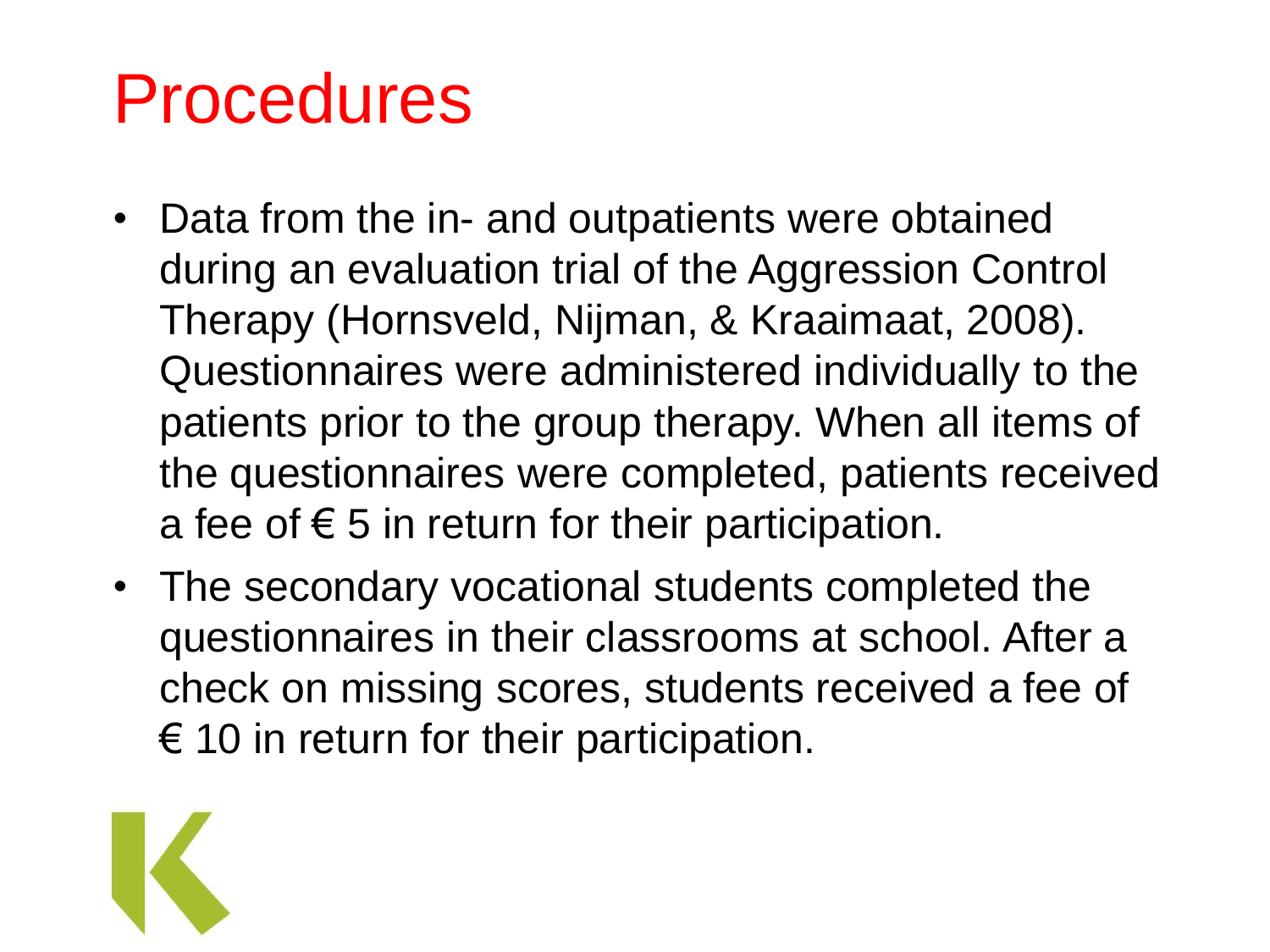

|             | M(SD)              |                 | <b>Statistics</b>                                              |  |  |
|-------------|--------------------|-----------------|----------------------------------------------------------------|--|--|
|             | <b>Outpatients</b> | <b>Students</b> | Outpatients vs. students                                       |  |  |
| <b>NAS</b>  | 92.28 (17.94)      |                 | 89.54 (14.34) $F(2,351) = 5.27$ ( $p = .003$ )*                |  |  |
| AQ-SF       | 32.82 (10.32)      |                 | 30.44 (8.41) $F(2,363) = 13.29 (p < .001)^{*}$                 |  |  |
| <b>BVAQ</b> |                    |                 | 120.08 (17.79) 113.89 (16.16) $F(2,296) = 3.44$ ( $p = .033$ ) |  |  |

 $\frac{1}{2} p < .006$ 

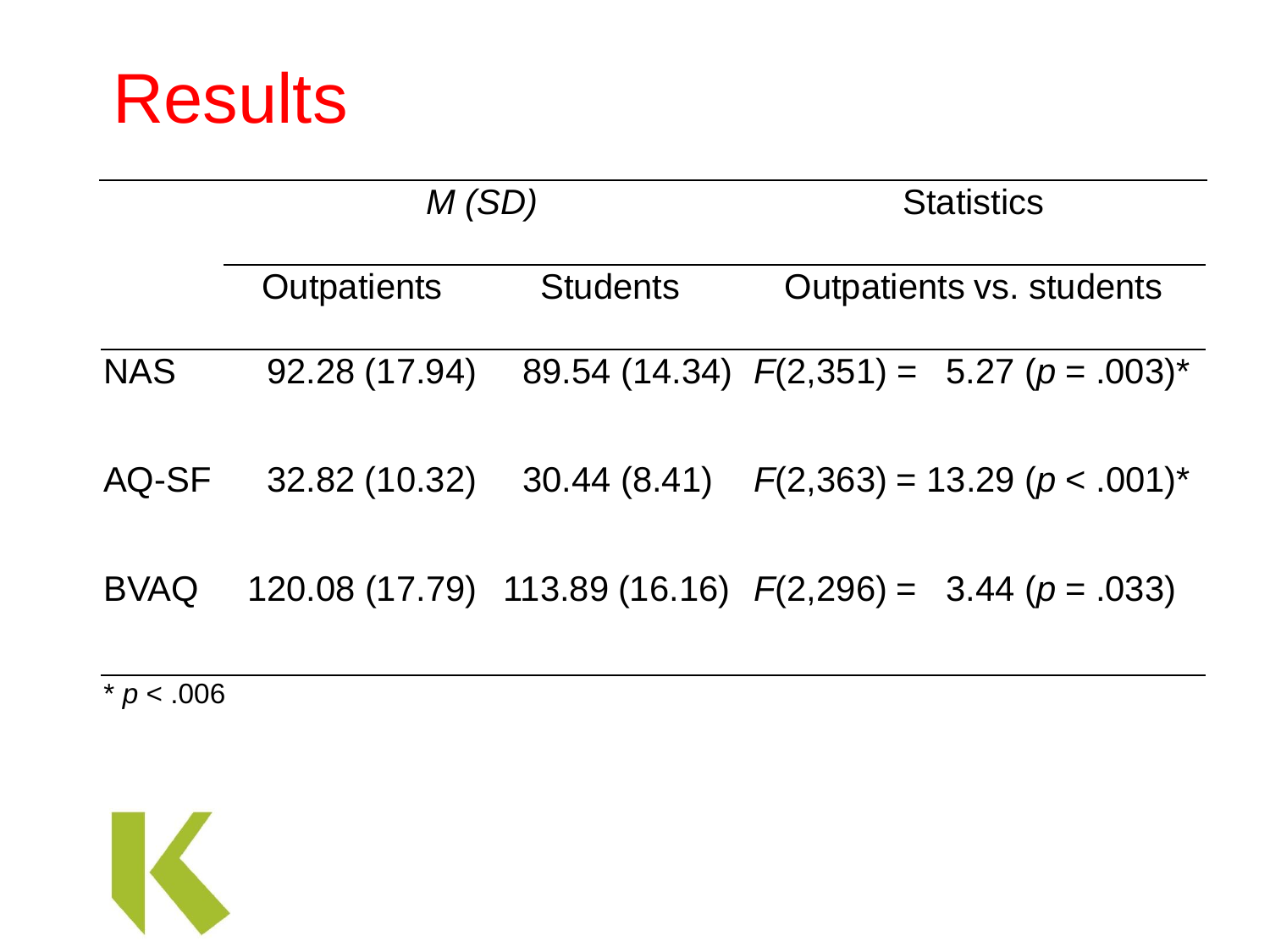

|             | M(SD)          |                    | <b>Statistics</b>                                 |  |  |
|-------------|----------------|--------------------|---------------------------------------------------|--|--|
|             | Inpatients     | <b>Outpatients</b> | Inpatients vs. outpatients                        |  |  |
| <b>NAS</b>  | 82.64 (14.02)  |                    | 92.28 (17.94) $F(2,333) = 14.88$ ( $p < .001$ )*  |  |  |
| AQ-SF       | 28.16 (7.47)   |                    | 32.82 (10.32) $F(2,341) = 17.86$ ( $p < .001$ )*  |  |  |
| <b>BVAQ</b> | 108.49 (21.36) |                    | 120.08 (17.79) $F(2,246) = 11.17$ ( $p < .001$ )* |  |  |

 $\frac{1}{2} p < .006$ 

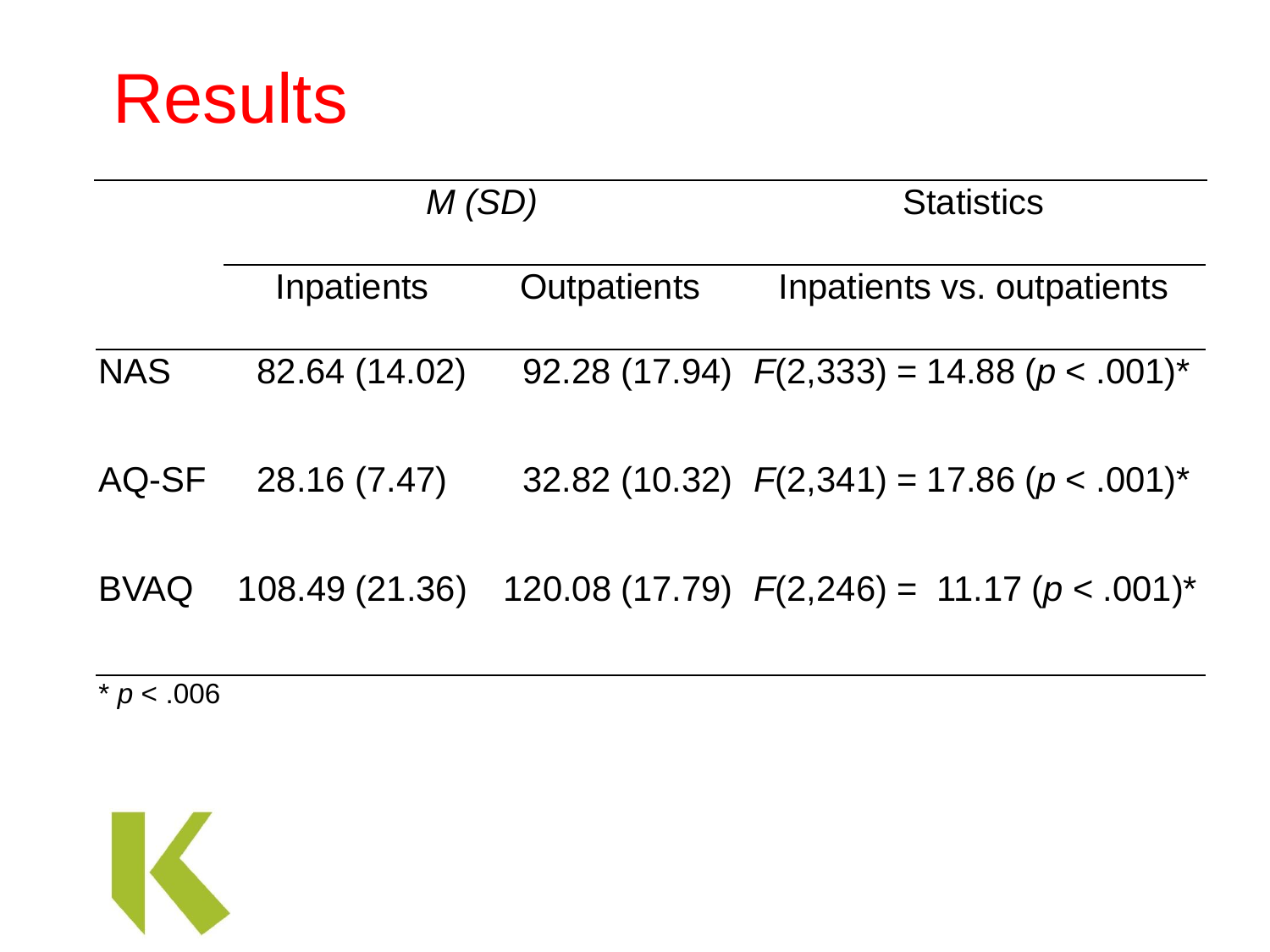

|             | M(SD)          |                 | <b>Statistics</b>                               |
|-------------|----------------|-----------------|-------------------------------------------------|
|             | Inpatients     | <b>Students</b> | Inpatients vs. students                         |
| <b>NAS</b>  | 82.64 (14.02)  |                 | 89.54 (14.34) $F(2,299) = 9.78$ ( $p = .001$ )* |
| AQ-SF       | 28.16 (7.47)   |                 | 30.44 (8.41) $F(2,295) = 3.09$ ( $p = .047$ )   |
| <b>BVAQ</b> | 108.49 (21.36) |                 | 113.89 (16.16) $F(2,267) = 4.64$ ( $p = .011$ ) |

 $\frac{1}{2} p < .006$ 

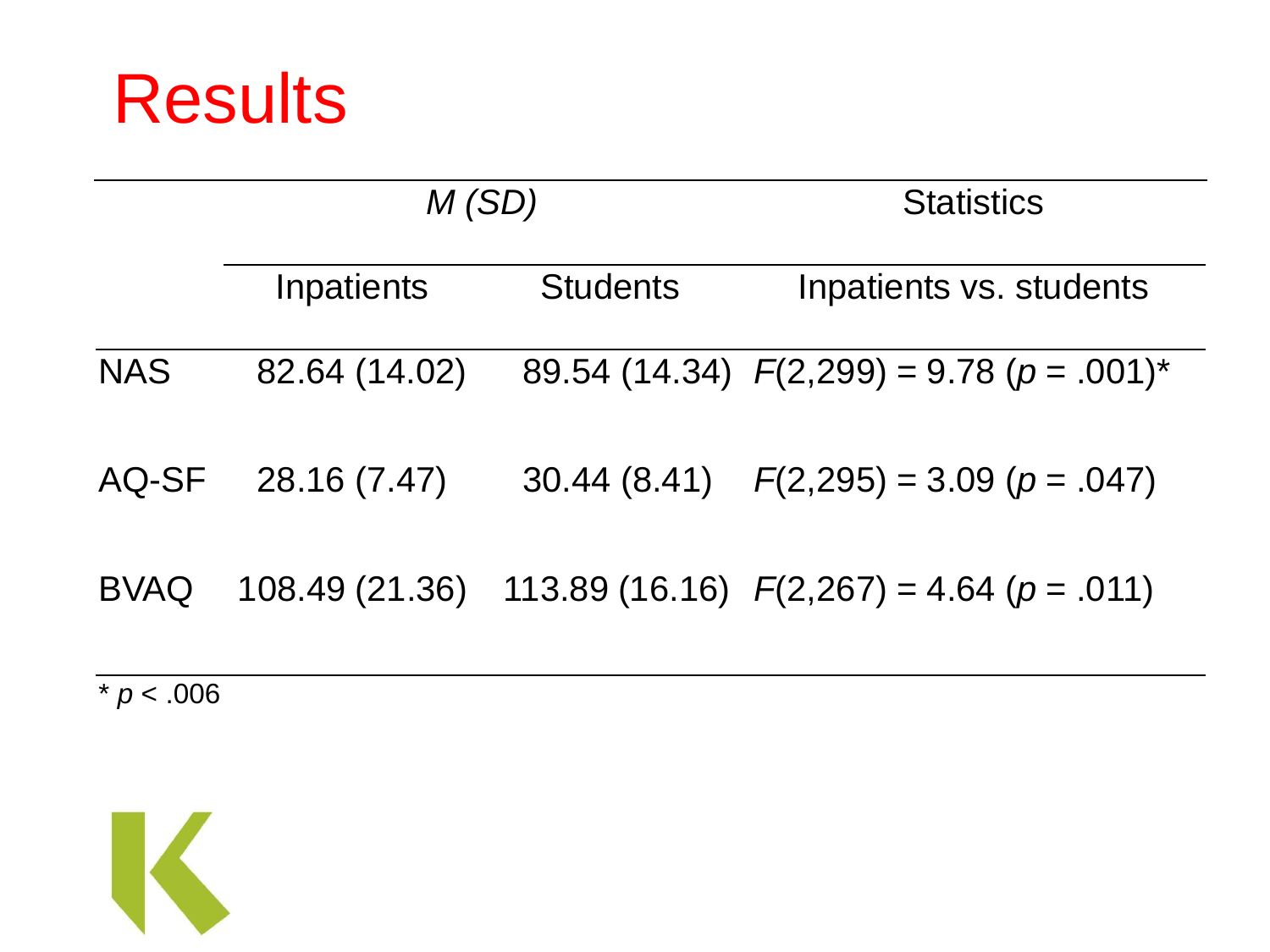# **Conclusion**

- *Outpatients* score higher than *students* on aggressive behavior and anger, and equal to students on problems with emotions;
- *Inpatients* score lower than violent *outpatients* on aggressive behavior, anger, and problems with emotions;
- *Inpatients* score lower than *students* on aggression and equal to students on anger and problems with emotions.

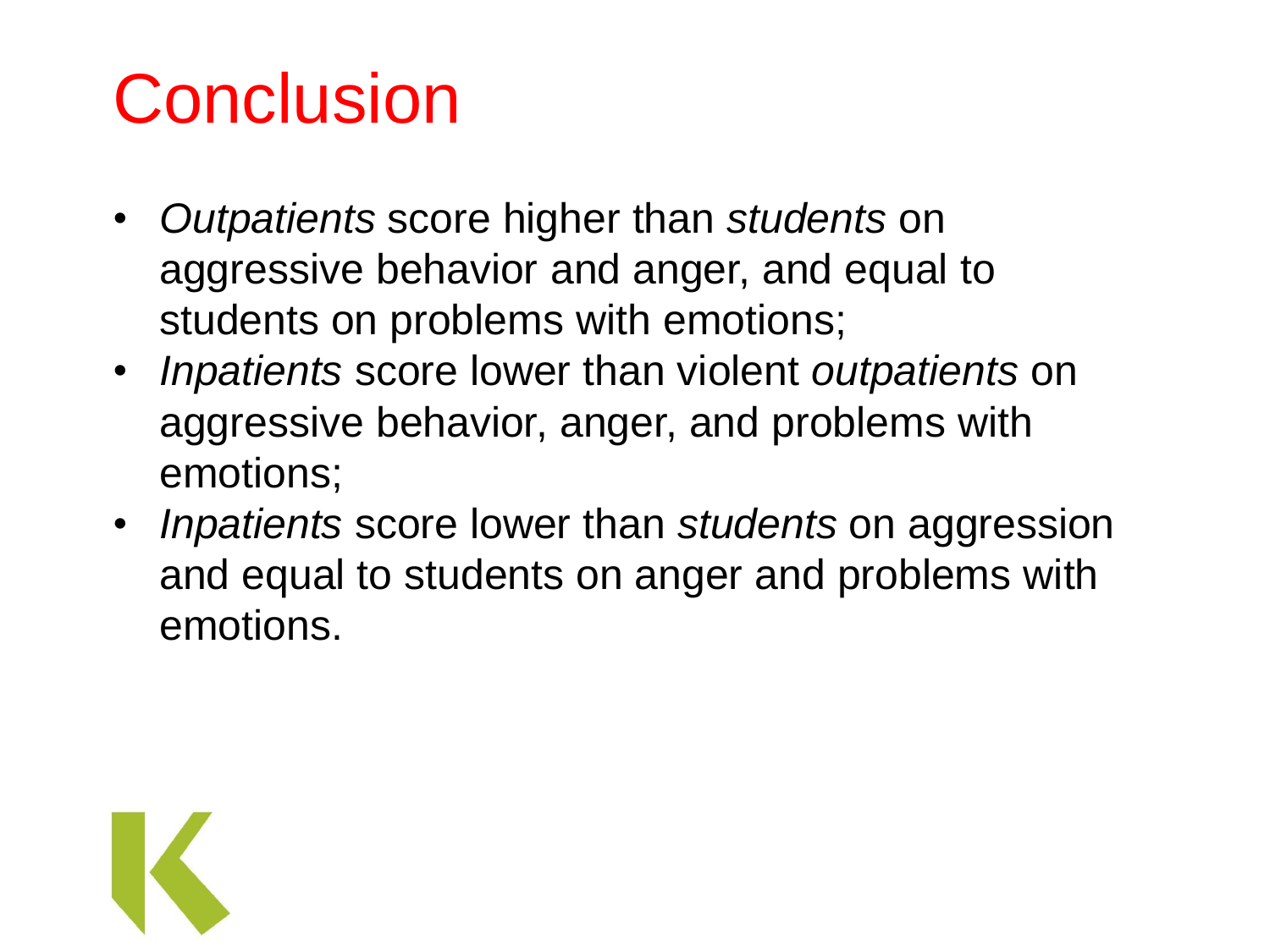# Study 2: Behavior change

- Several international studies on the behavior of violent juveniles and adults in residential settings, however hardly any studies on the progress in behavior as a result of hospitalization.
- A few studies on the behavior change of Dutch forensic psychiatric inpatients during their stay in a forensic psychiatric center.

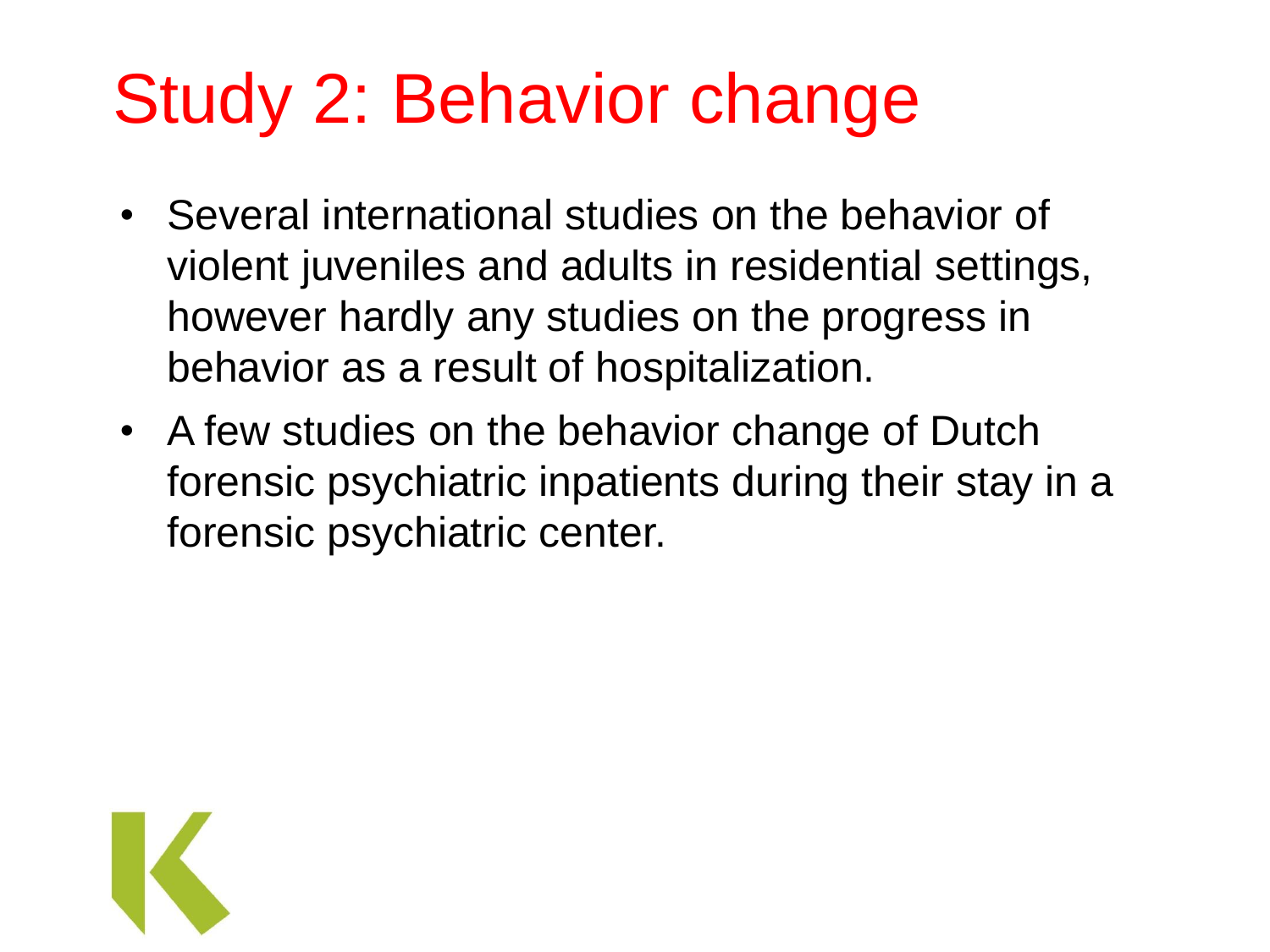## Literature about TBS

- Van der Steeg (2010): 65 inpatients showed progress in attitude, but not in behavior, after the first two years of their stay, as measured by the FP-40;
- Nijman, De Kruyk, & Van Nieuwenhuizen (2004): 47 personality disordered inpatients improved in general functioning during the first 435 days of their stay, as measured by the Rehab; chronic psychotic inpatients demonstrated no improvement;
- De Jonge, Nijman, & Lammers (2009): 158 inpatients scored lower on recidivism risk after a stay of 25 months, as measured by the HKT-30.

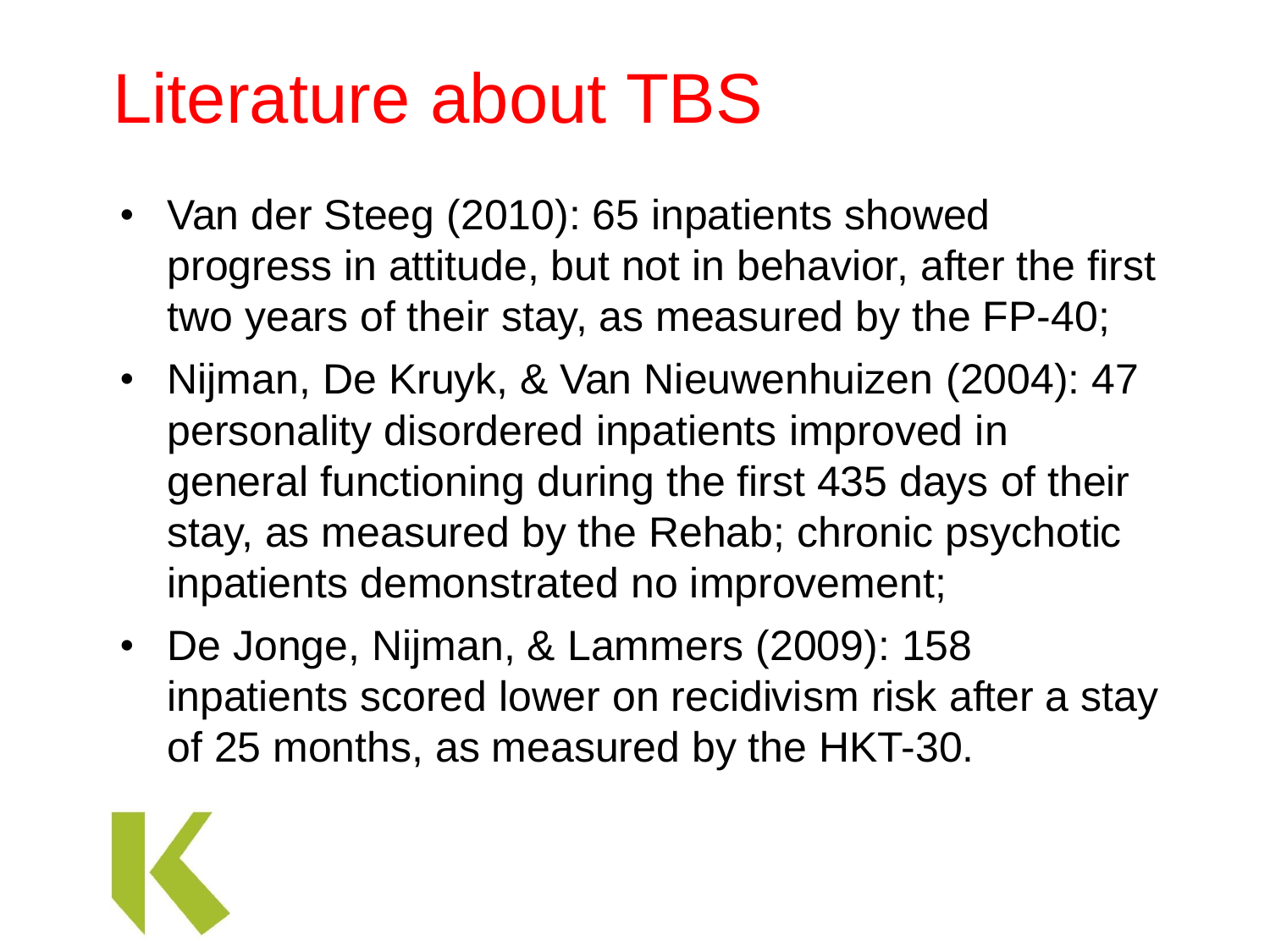# **Setting**

- The current study was conducted at "De Kijvelanden", a forensic psychiatric center with 178 beds or places in Poortugaal, near Rotterdam, The Netherlands.
- Patients are accommodated on nine wards, in a rehabilitation unit department, or in sheltered homes.
- During daytime, inpatients don"t stay on the ward, but follow educational, vocational, and treatment programs elsewhere in the hospital. Altogether, patient-staff ratio is 1 to 1.8.
- In 2008, average length of stay was 4 years.

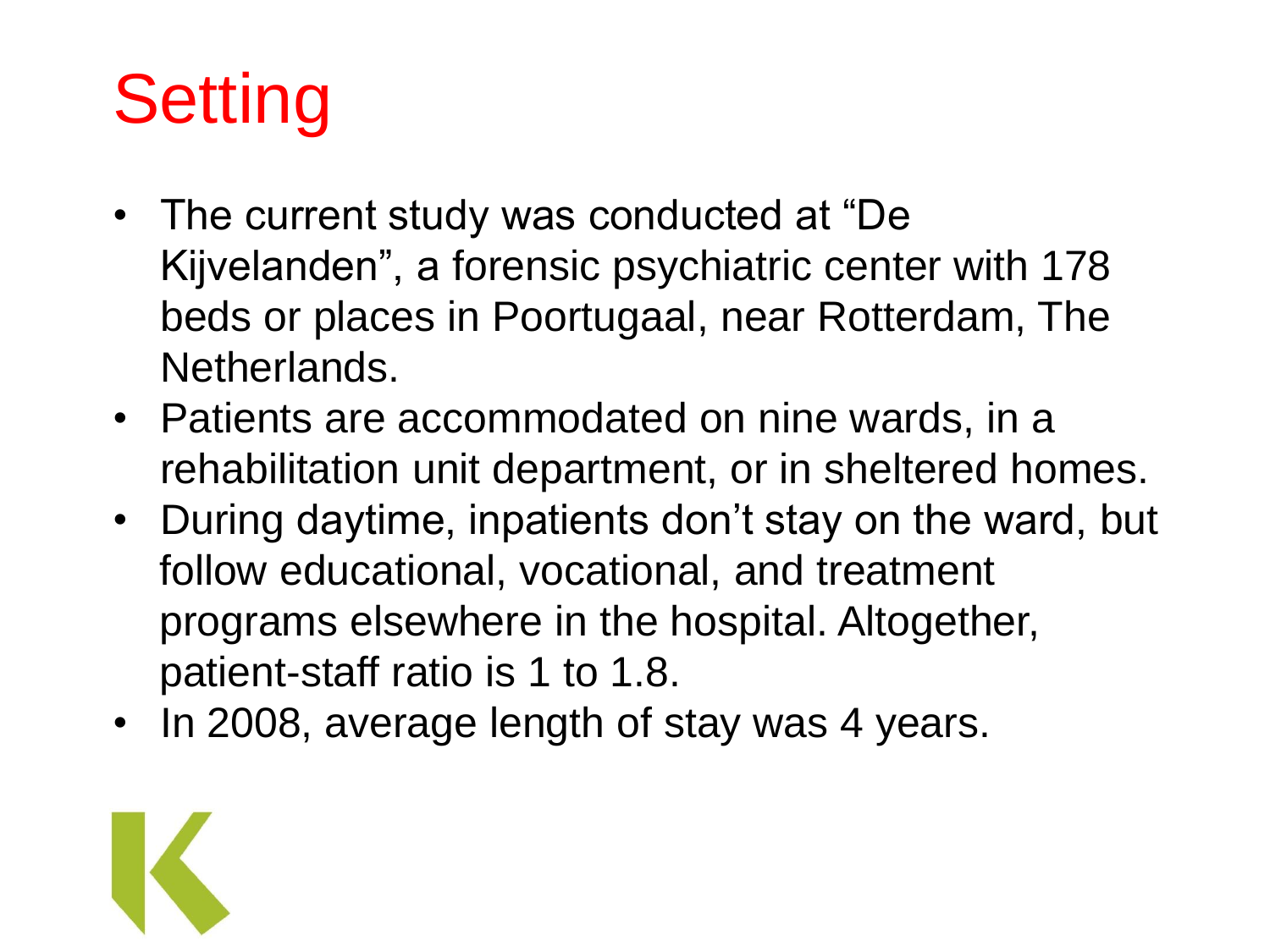## **Measure**

#### Observation Scale for Aggressive Behavior (OSAB; Hornsveld et al., 2007)

Six subscales:

- Irritation/anger (5 items)
- Anxiety/Gloominess (4 items)
- Aggressive behavior (10 items)
- Prosocial behavior (12 items)
- Antecedents (6 items)
- Sanctions (3 items)

Scoring: Behavior on the ward during last week.

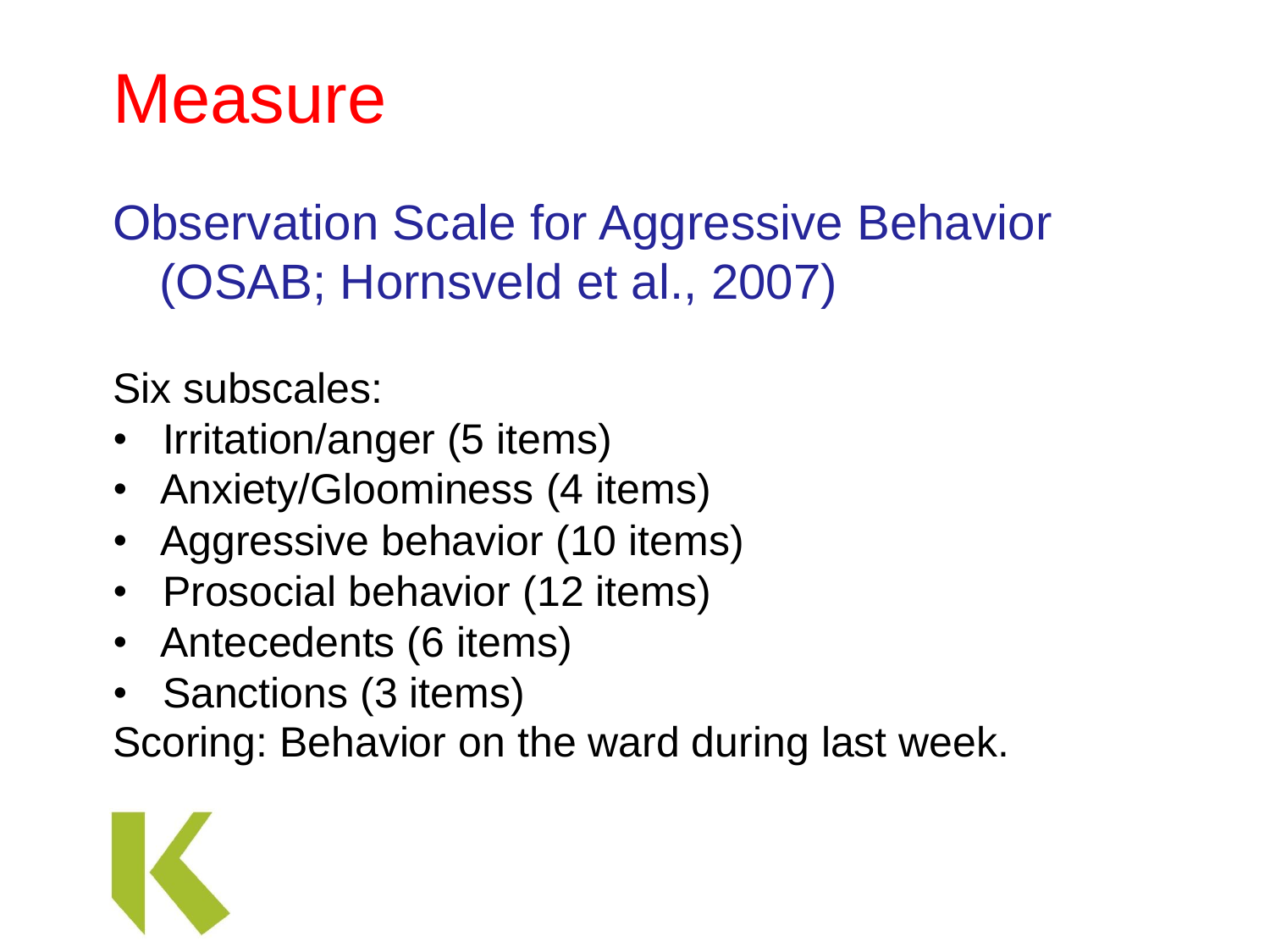## Examples of items

- Irritation/anger: "agitated," "hostile;"
- Anxiety/gloominess: "anxious," "gloomy;"
- Aggressive behavior: "threats toward staff," "abusive language towards fellow patients;"
- Prosocial behavior: "adequately making contact with staff," "makes good proposals towards fellow patients;"
- Antecedents: "conflict about appointment," "conflict about restrictive measure;"
- Sanctions: "patient has to apologize," "patient is sent to his room;"

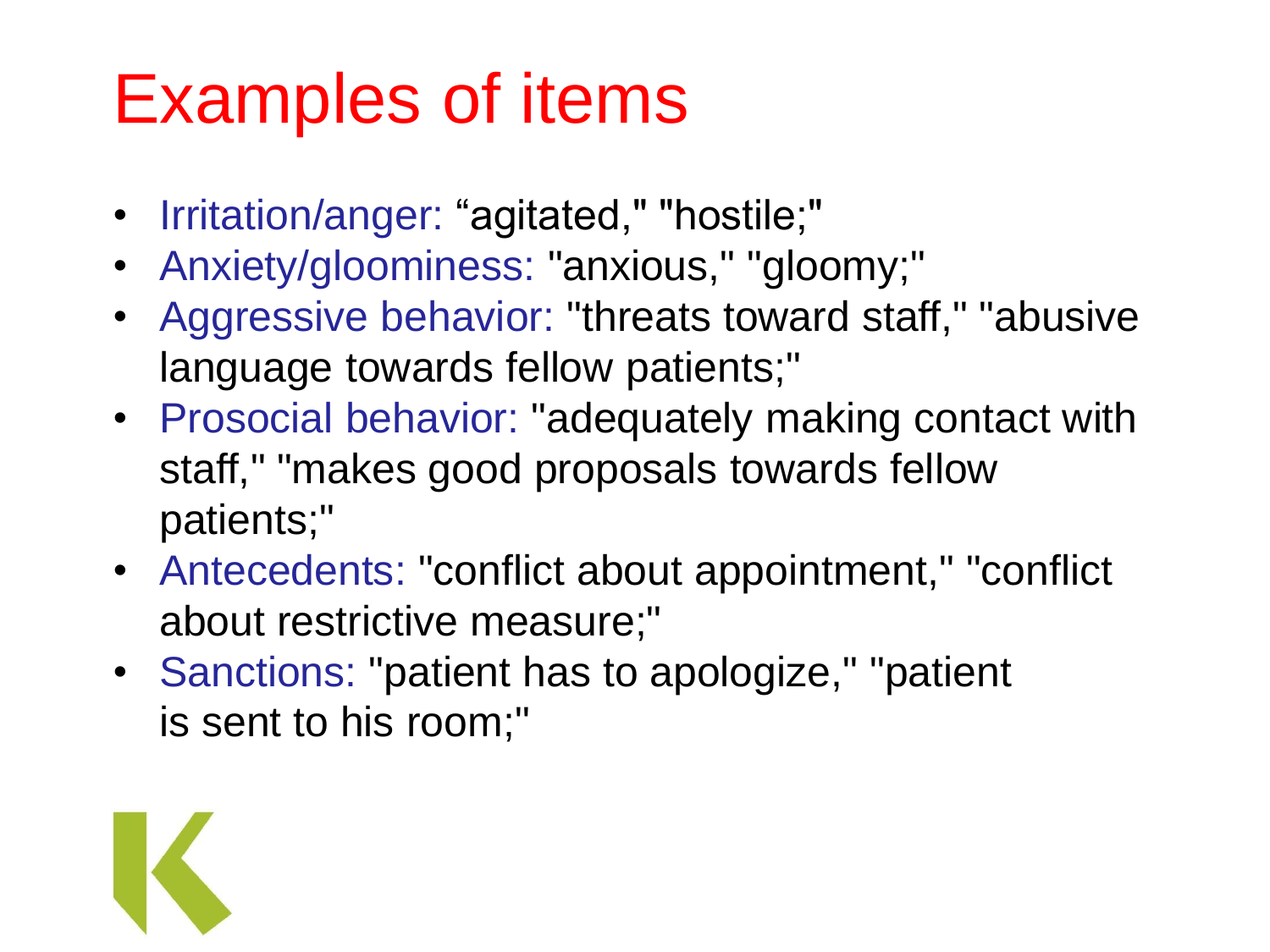## Scores of subscales

Scoring of items: 'no' = 1, 'seldom' = 2, 'occasionally' = 3, and 'frequently' = 4.

Range of subscale scores:

- Irritation/anger: 5 20
- Anxiety/Gloominess: 4 16
- Aggressive behavior: 10 40
- Prosocial behavior: 12 48
- Antecedents: 6 24
- Sanctions: 3 -13

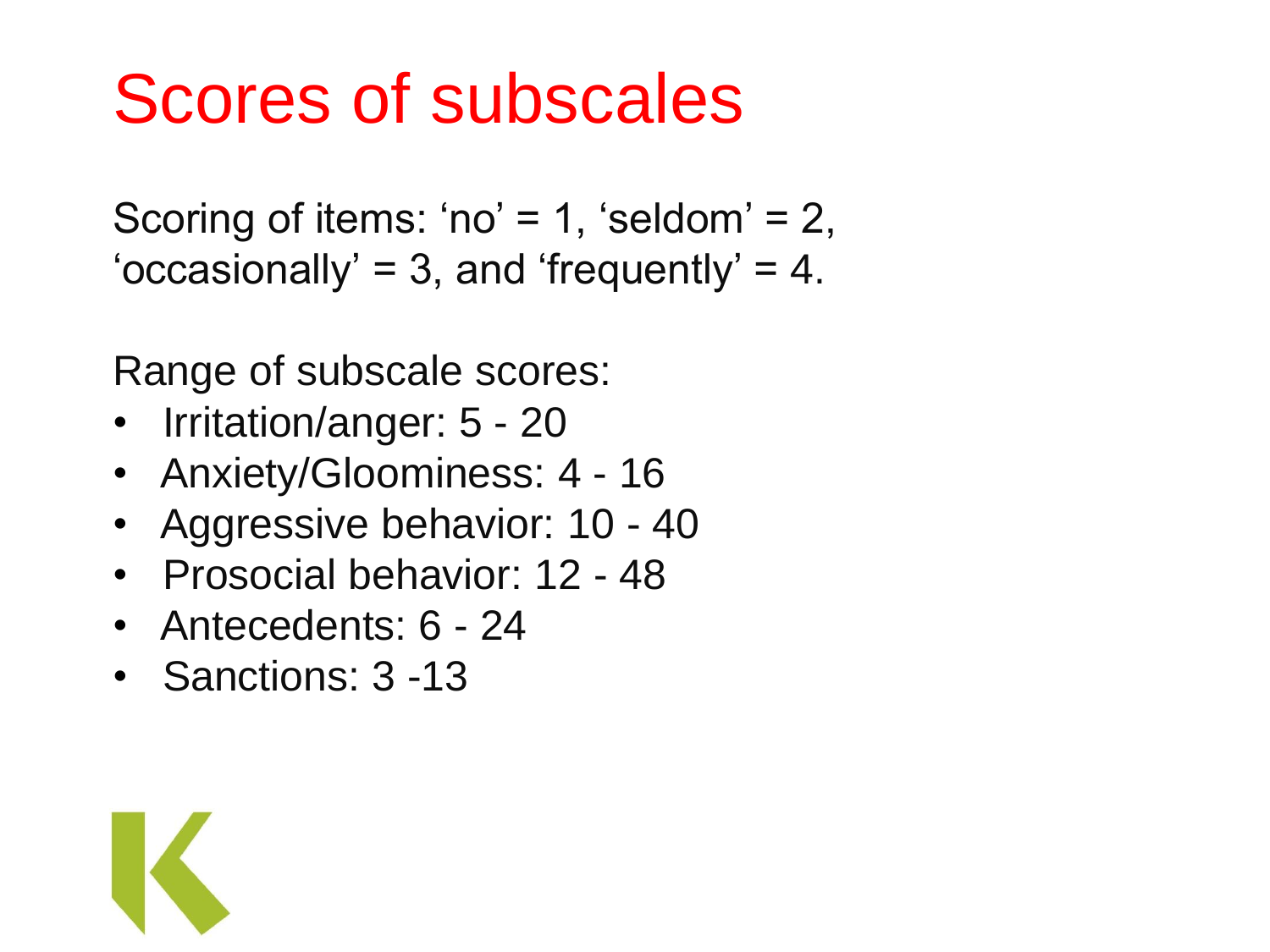#### Procedure

Bi-annual measures: In January and July staff members complete the OSAB for all patients on their ward.

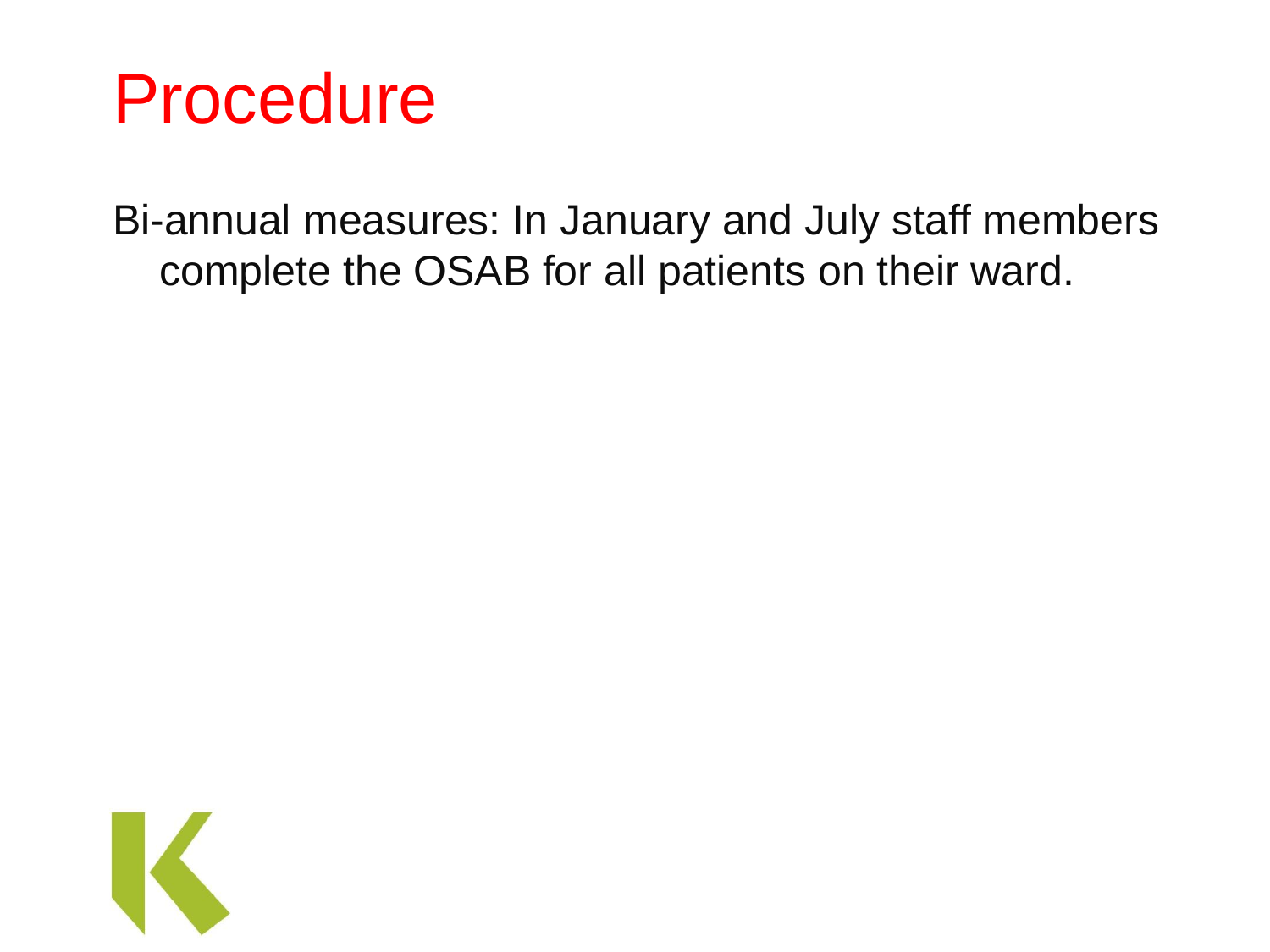## Behavior during the first year  $(N = 236)$



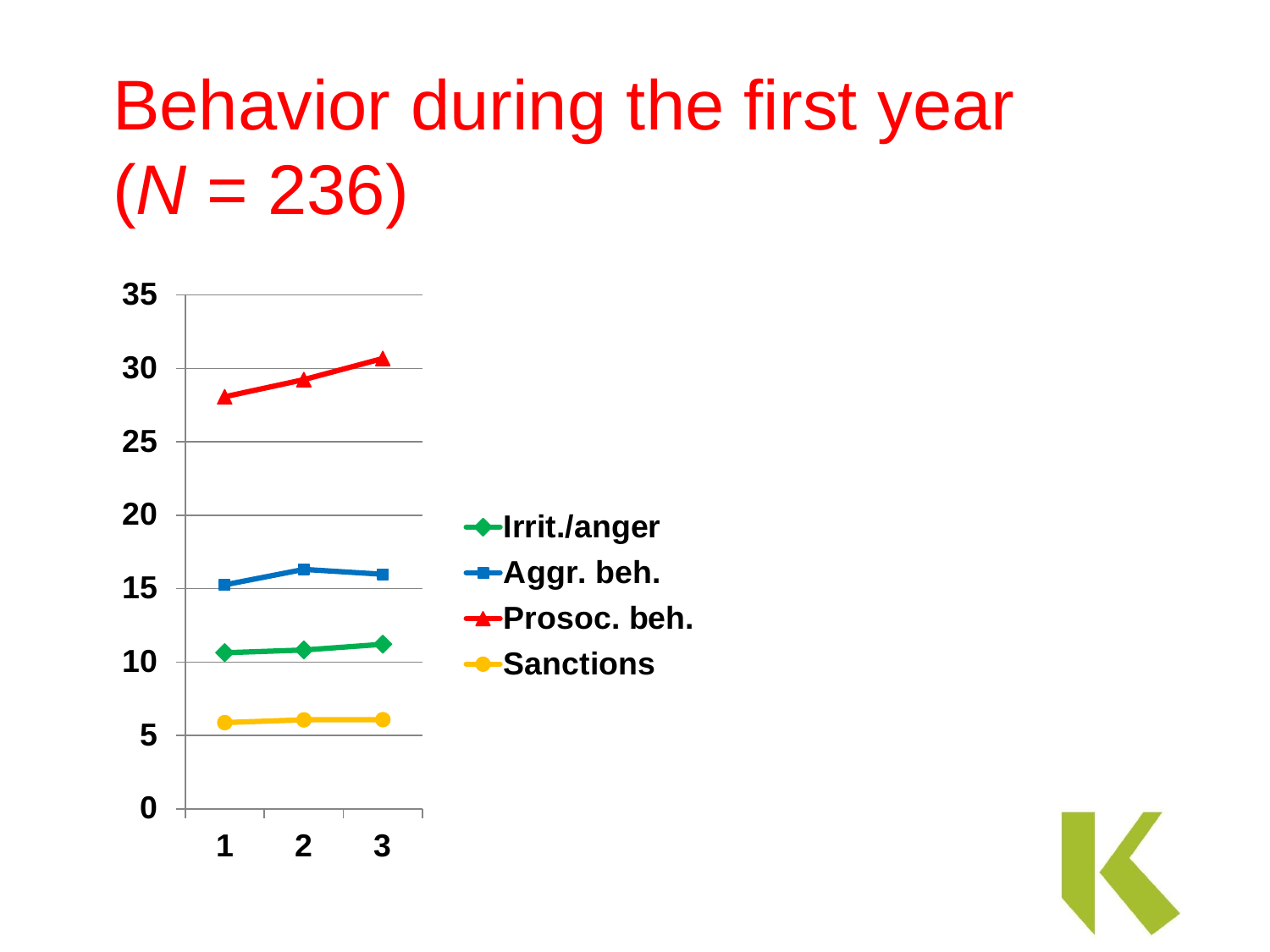# Behavior during the first two years (*N* = 178)



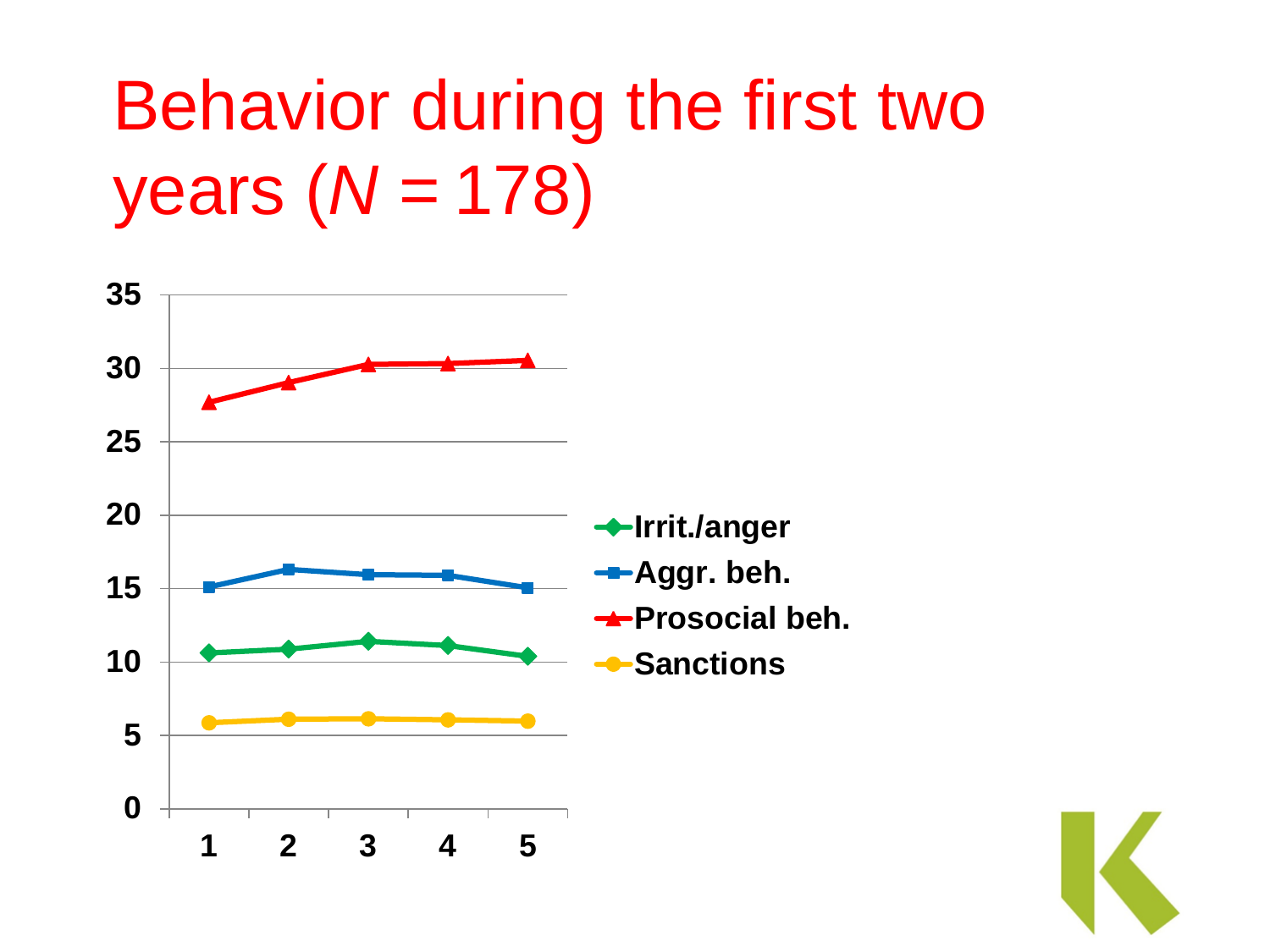# Behavior during the first three years (*N* = 115)

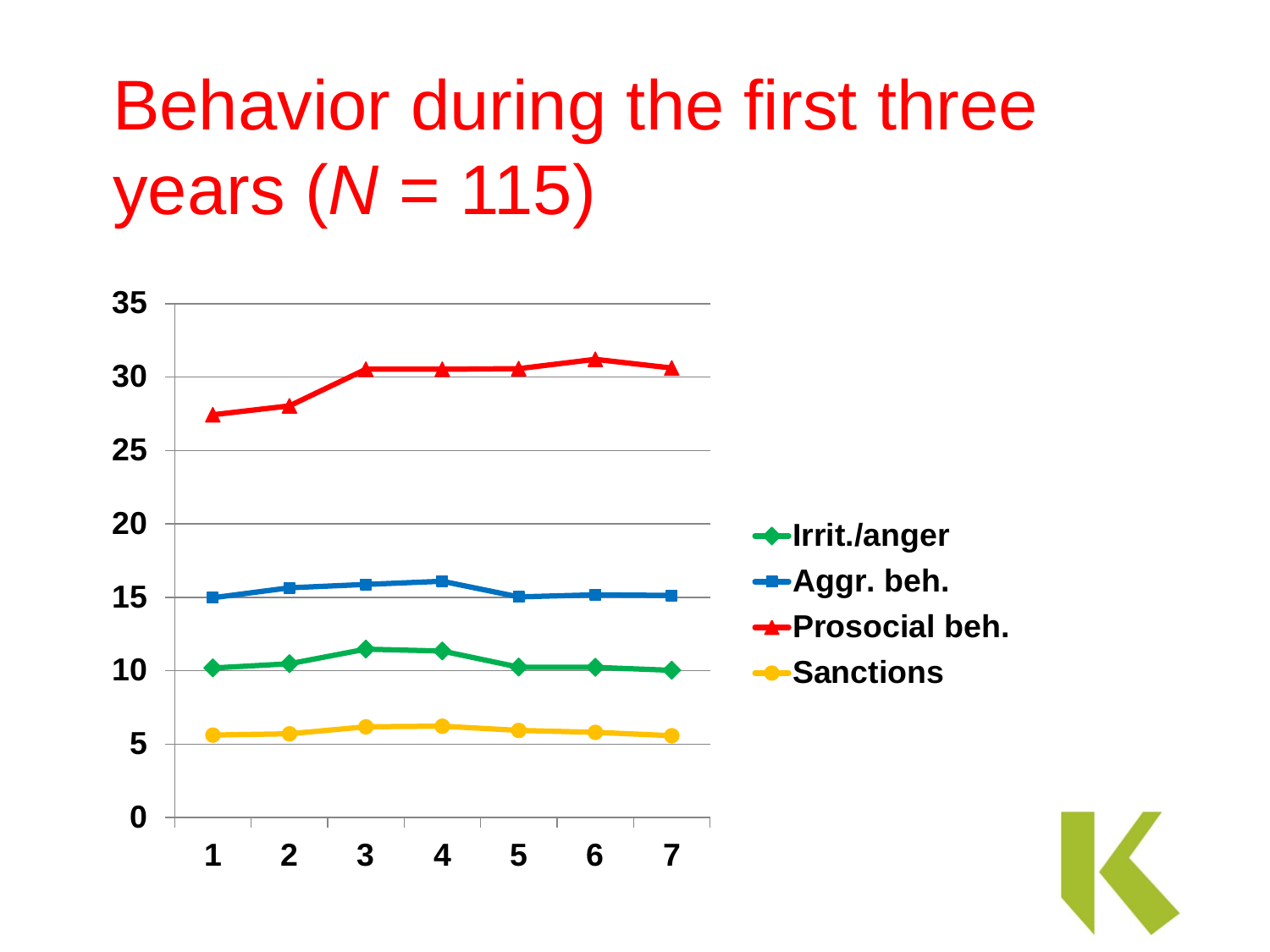# Behavior during the first four years (*N* = 70)

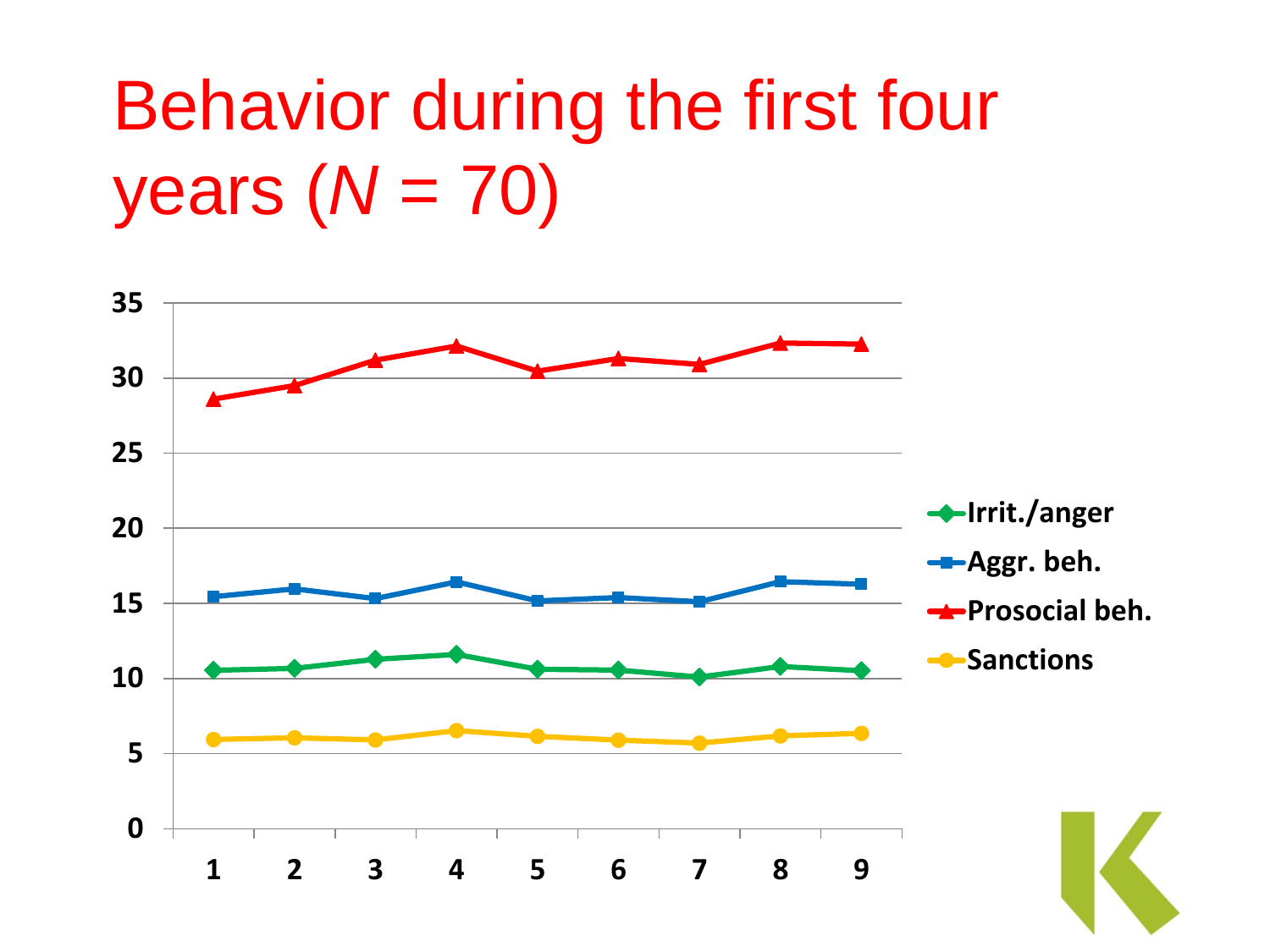# Behavior during the first five years (*N* = 24)

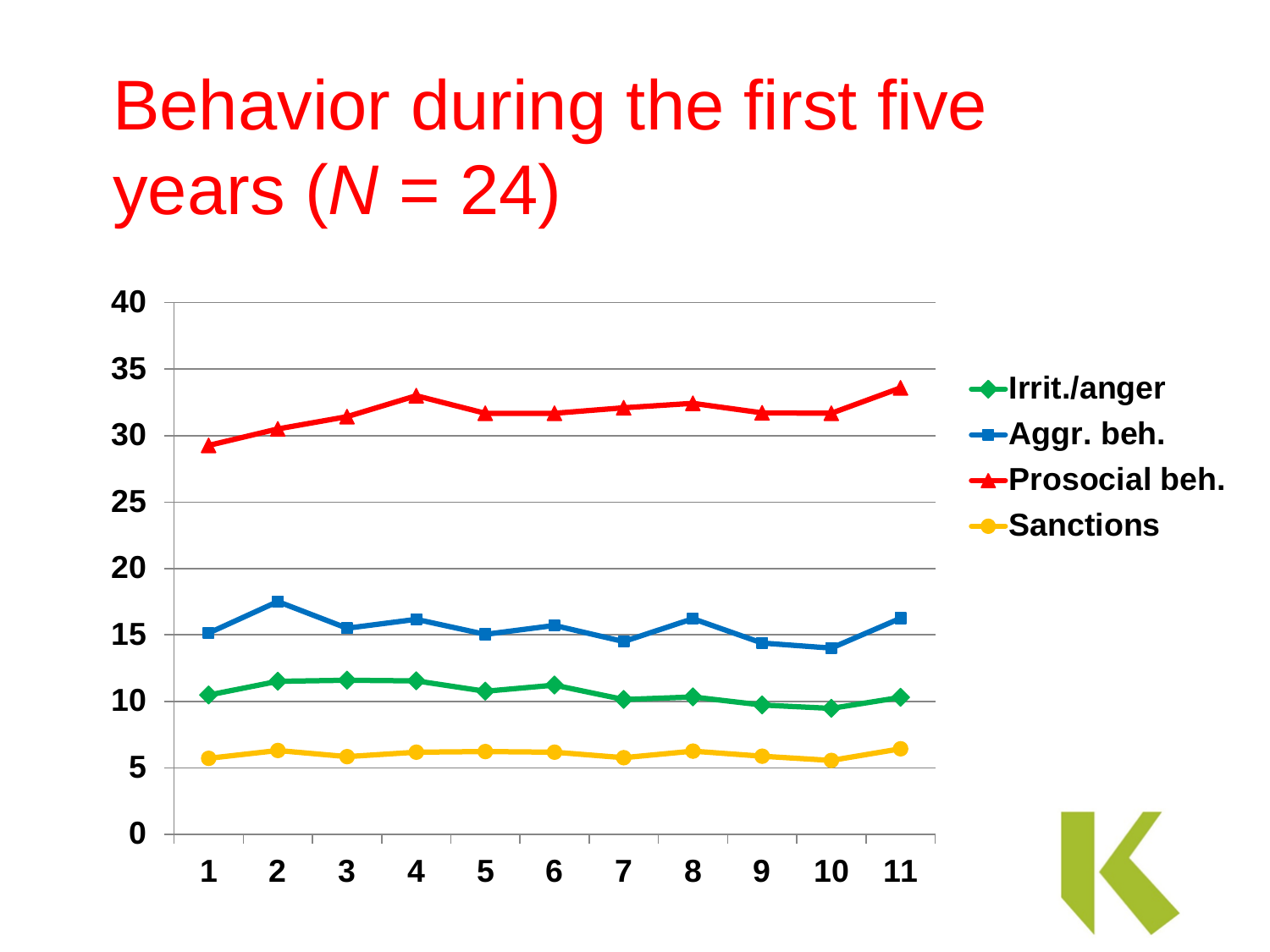#### Frequency of aggressive behavior after one year (*N* = 236)



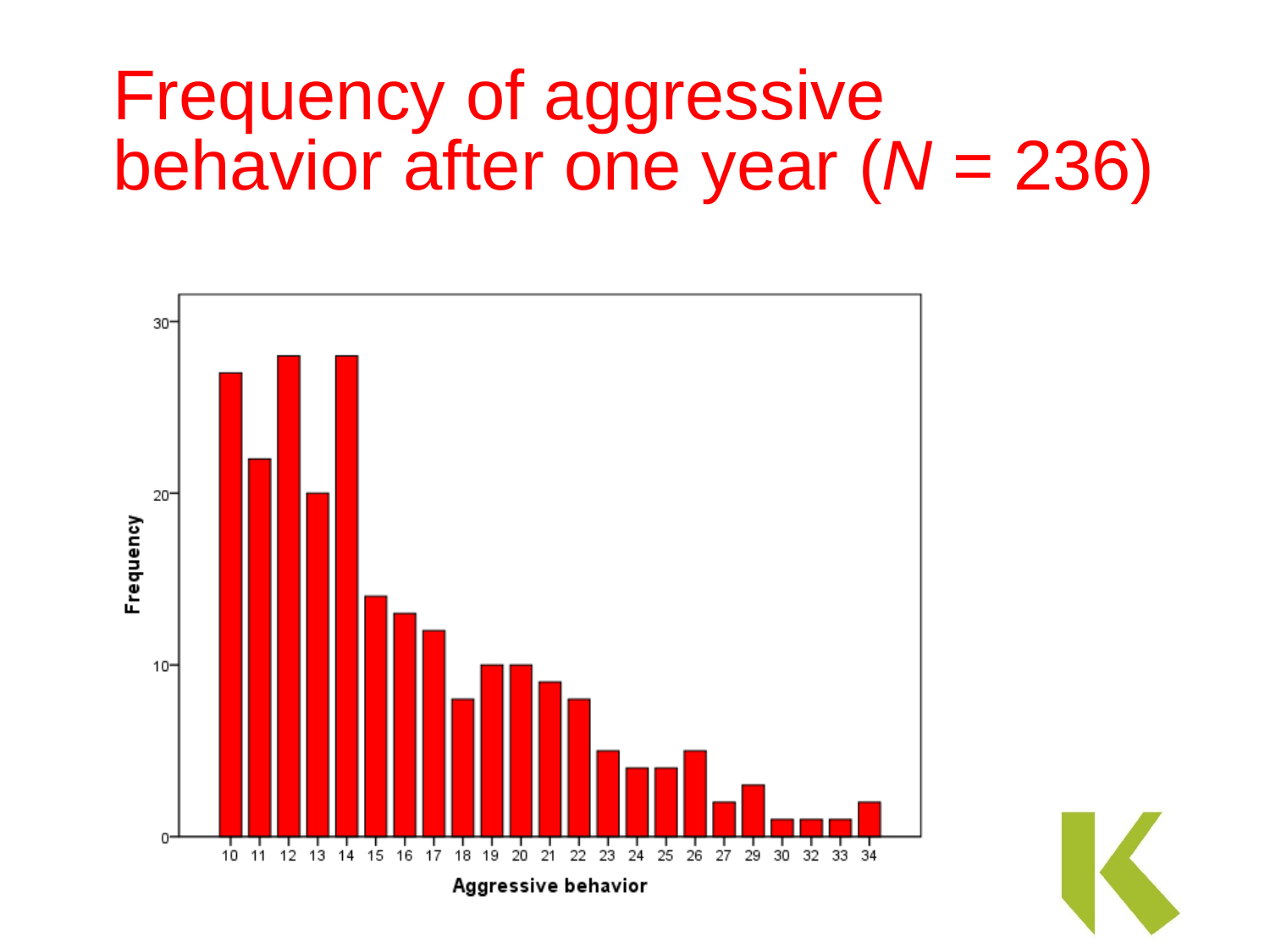#### Frequency of aggressive behavior after two years (*N* = 178)



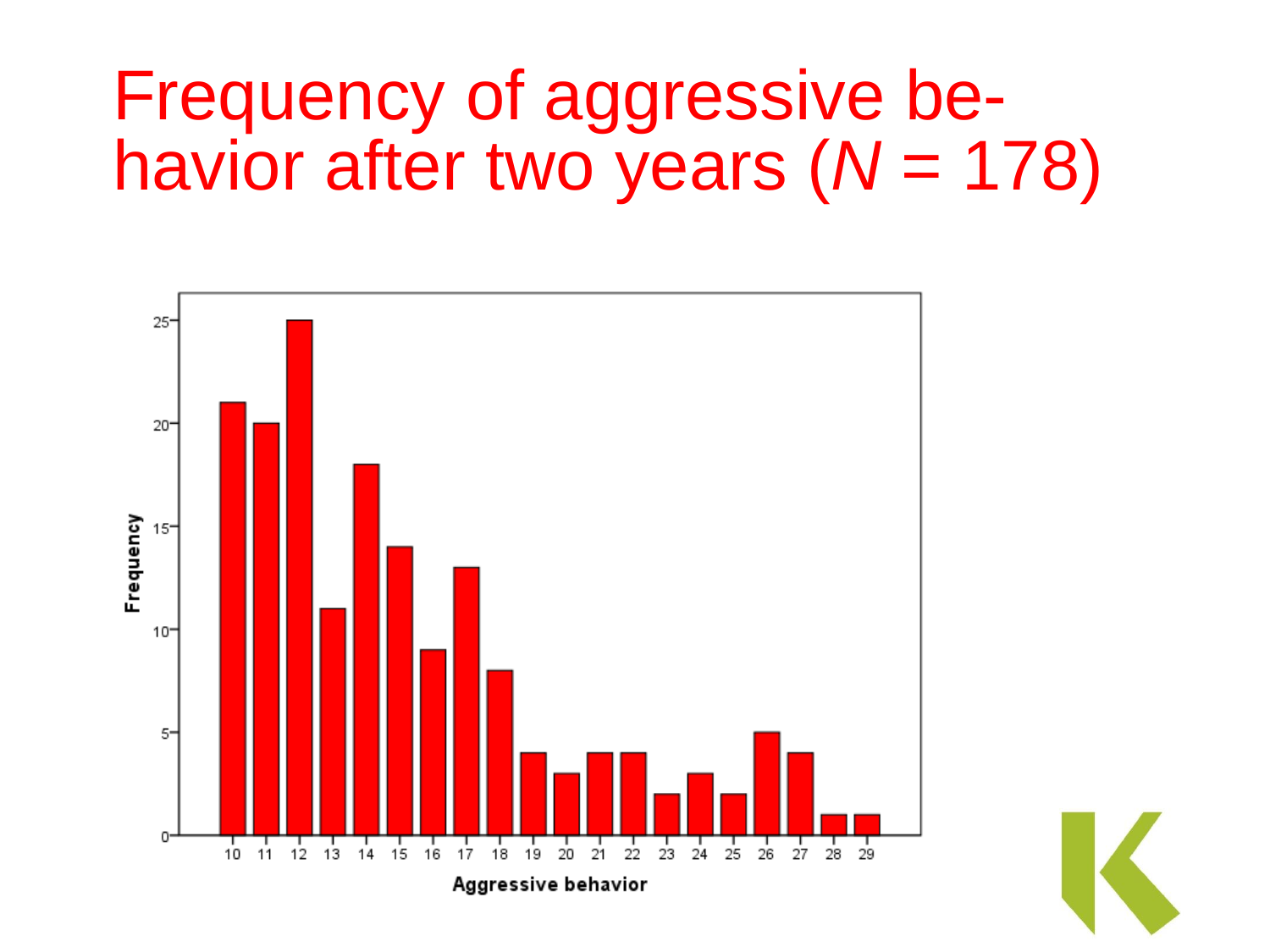#### Frequency of aggressive behavior after three years (*N* = 115)



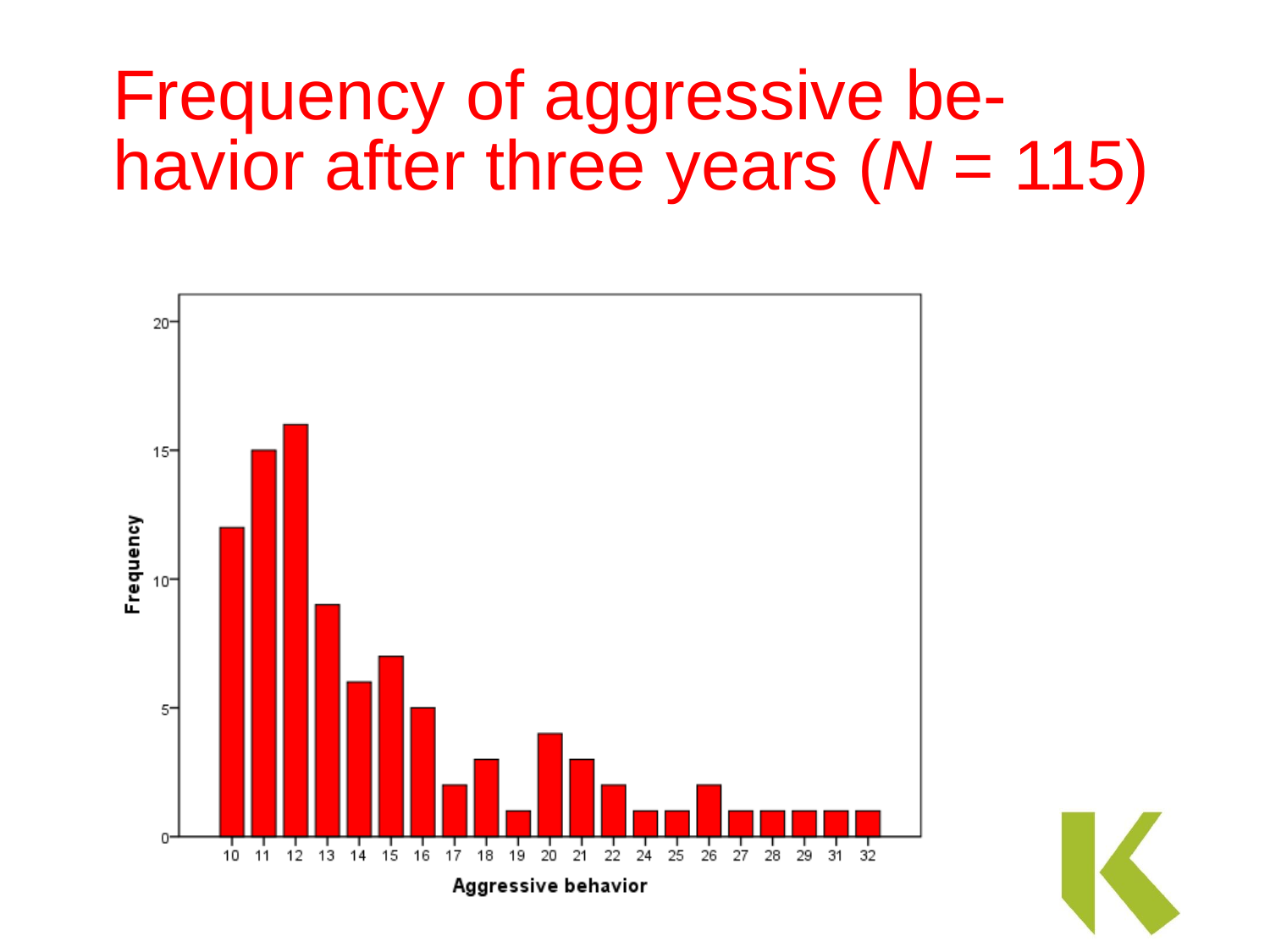## Results

- Repeated measures (MANOVA): Significant decrease in aggressive behavior and significant increase in prosocial behavior during second half year of stay;
- Regression analyses: Factor 2 of the PCL-R predicts decrease in irritation/anger, aggressive behavior, antecedents of aggressive behavior, and sanctions during second half year of stay;
- After one year, after two years, and after three years of stay 60% of the patients score lower than 16 and 75% lower than 19 on aggressive behavior.

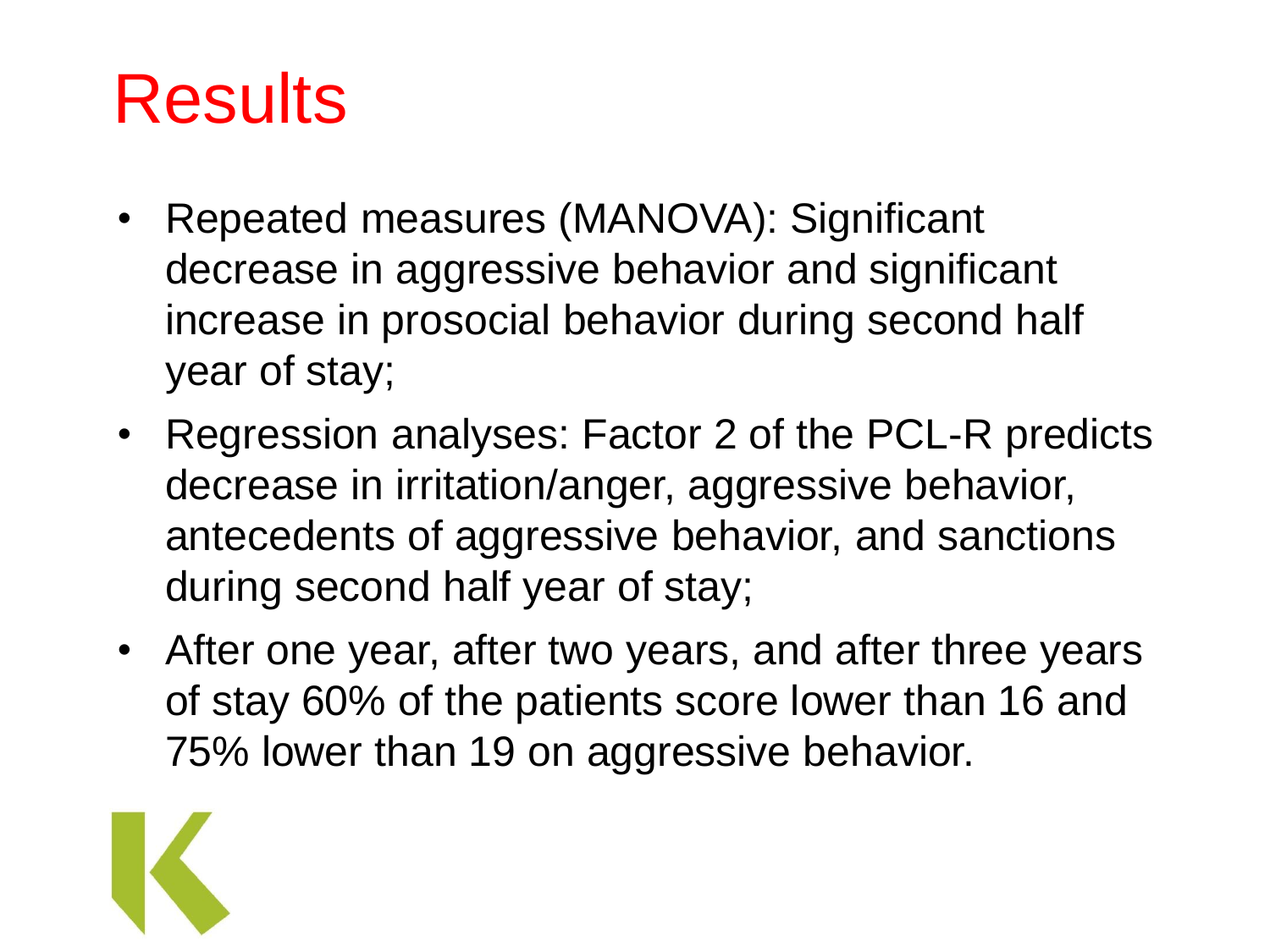# **Conclusion**

- Forensic psychiatric inpatients does not seem to profit from a stay in a hospital longer than two to three years.
- Evaluation of treatment programs is hampered by the low base rate of problem behaviors, such as aggression.
- Risk assessment should not only based on clinical impressions and observation scales, but also on reliable and valid structured interviews and selfreport questionnaires.